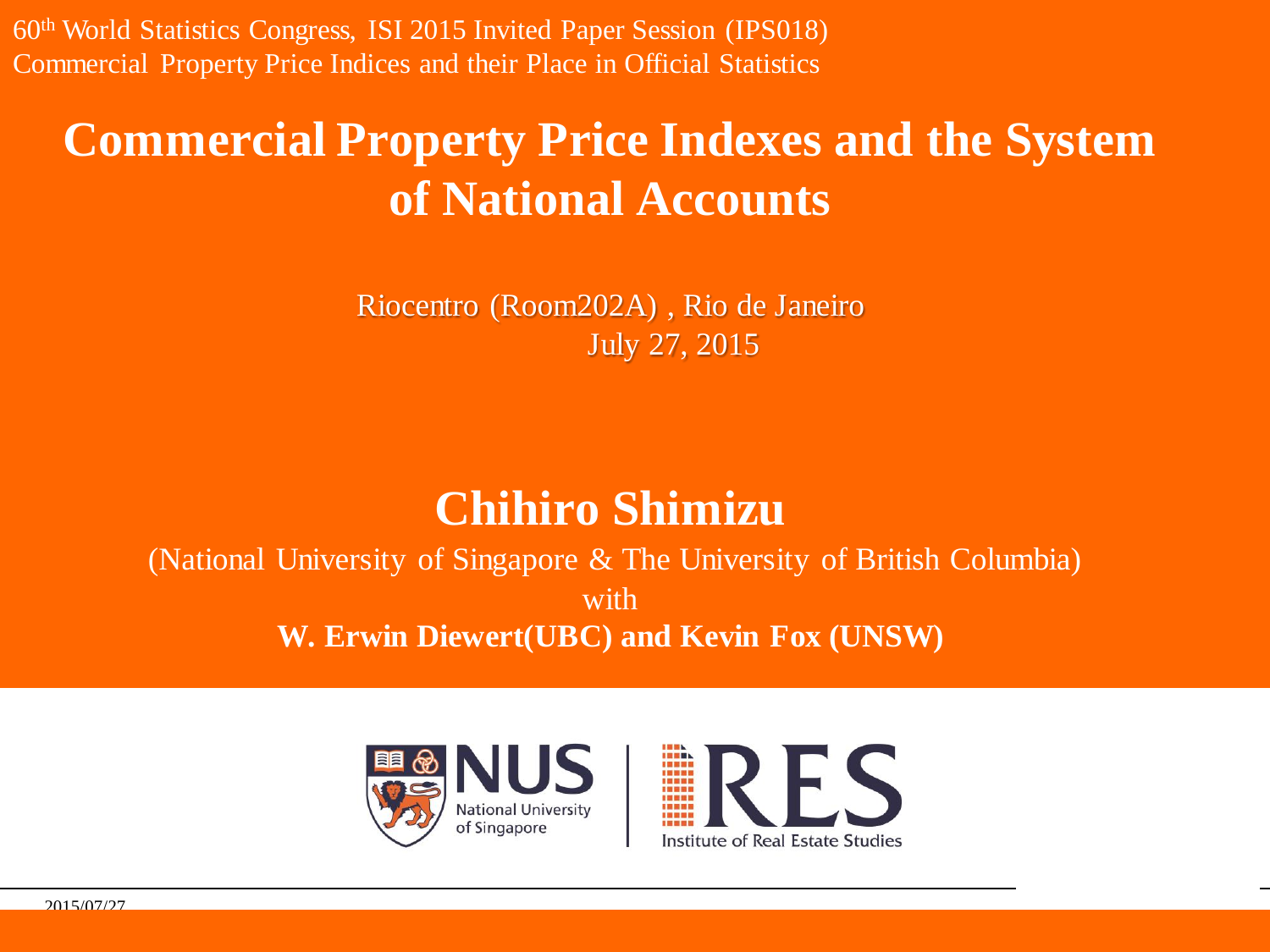#### **1. Introduction**: Contents

- 1: Introduction
- 2. The Construction of Output Price Indexes
- 3. The Construction of Variable Input Price Indexes
- 4. The Determinants of Commercial Property Value
- 5. Property Asset Values, User Costs and Depreciation
- 6: The Decomposition of Asset Values into Land and Non-Land Components
- 7: The Builder's Model Applied to Commercial Property Assessed Values
- 8. Estimating Demolition or Obsolescence Depreciation
- 9: Alternative Methods for Constructing Commercial Property Price Indexes
- 10: Conclusion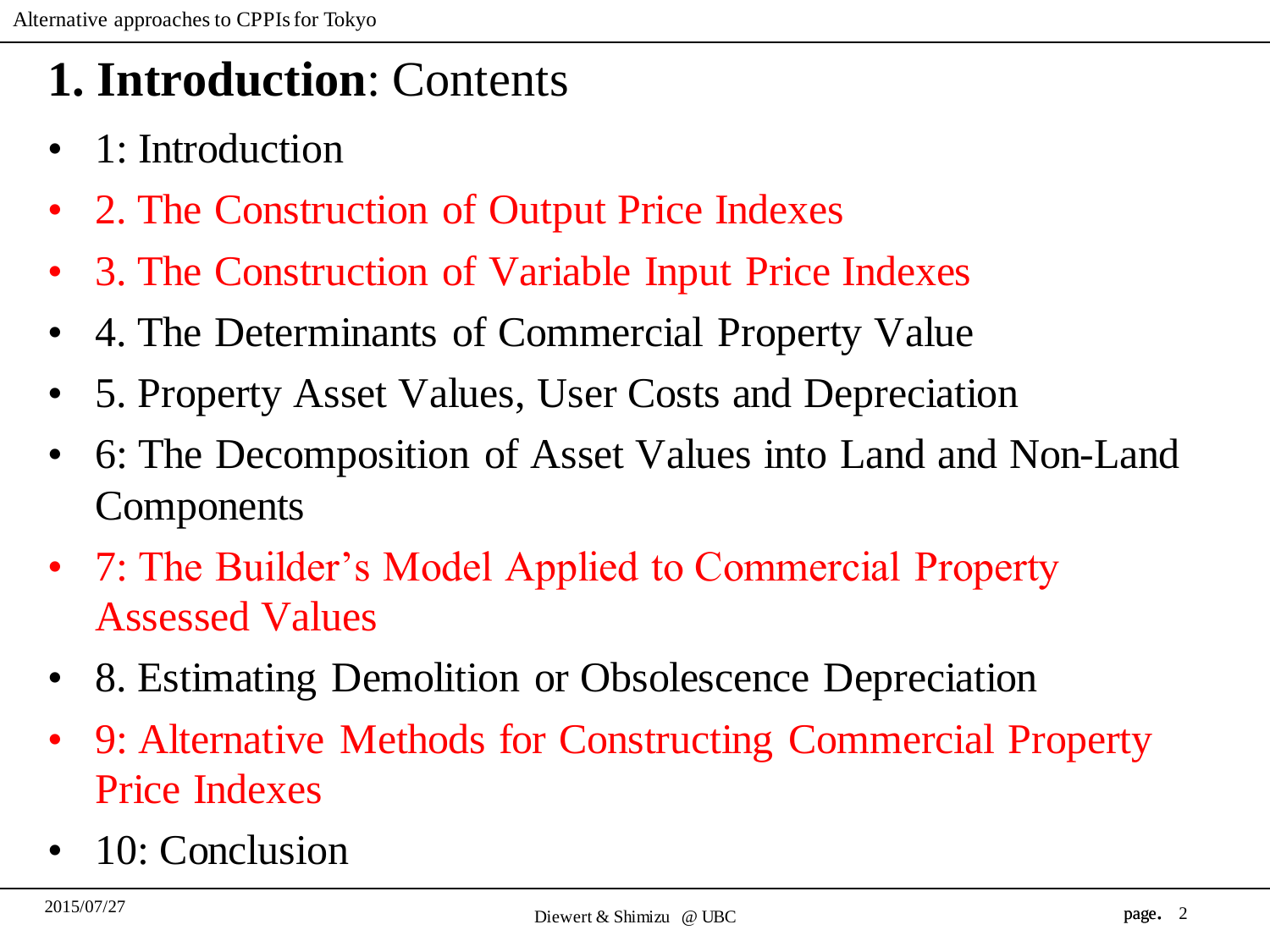## **2. The Tokyo REIT Data**

- This paper uses published information on the **Japanese Real Estate Investment Trust (REIT)** market in the Tokyo area. →**IPD or Investment Property Data Bank in UK**
- **Balanced panel of observations on 50 REITs for 22 quarters**, starting in Q1 of 2007 and ending in Q2 of 2012.
- **V**: the assessed value of the property(yen)
- **CE:** the quarterly capital expenditures made on the property(yen)
- **L:** the area of the land plot in square meters (m2)
- **S**: the total floor area of the structure in m2
- A: the age of the structure in quarters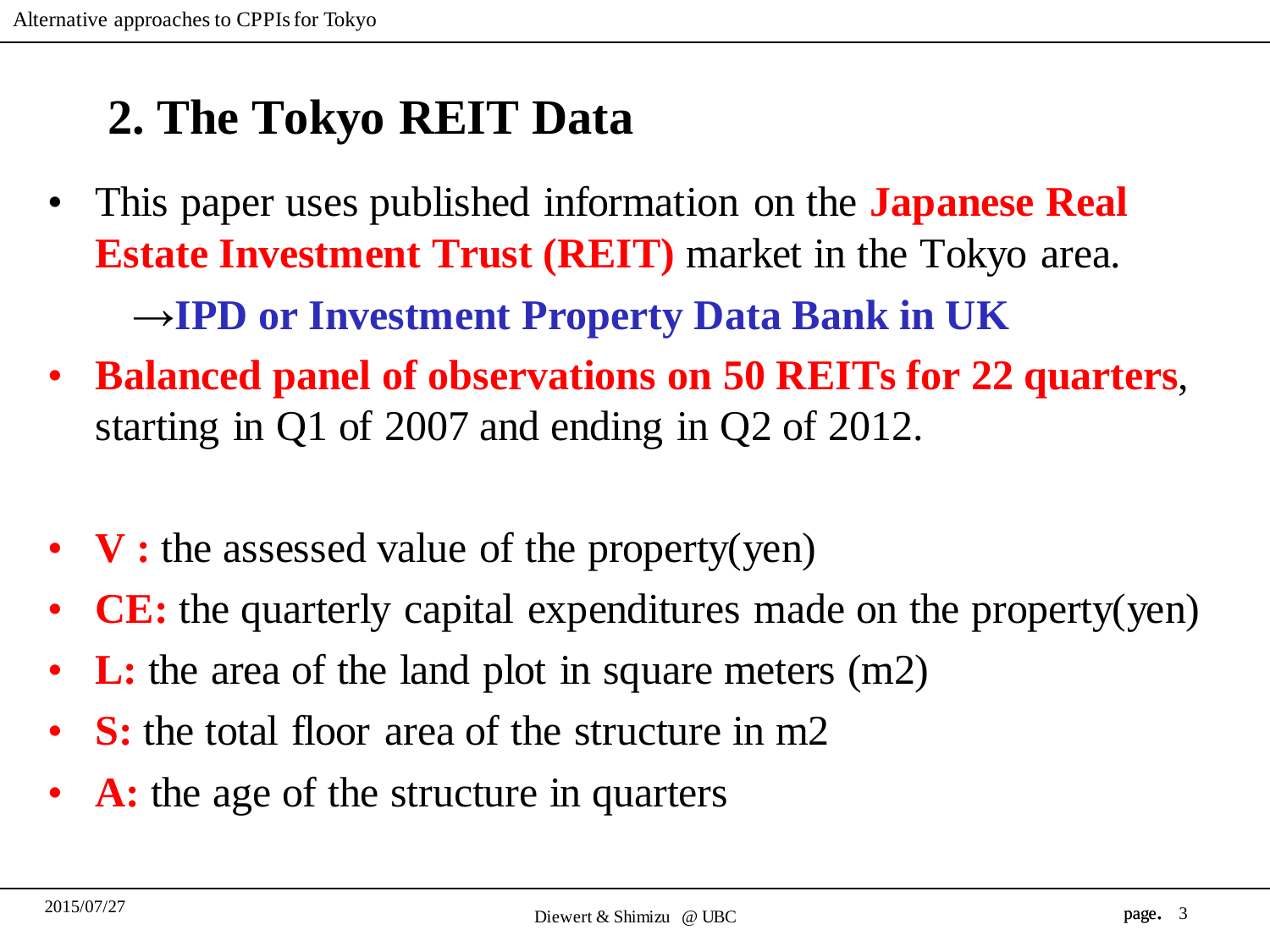### **Table 1: Descriptive Statistics for the Variables**

| <b>Name</b>               | No. of Obs. | Mean   |        |       | <b>Std. Dev Minimum Maximum</b> |
|---------------------------|-------------|--------|--------|-------|---------------------------------|
| $\boldsymbol{\mathrm{V}}$ | 1,100       | 4984.8 | 3417.8 | 984.3 | 18600                           |
| S                         | 1,100       | 5924.8 | 3568.1 | 2099  | 18552                           |
| L                         | 1,100       | 1106.3 | 718.2  | 294.5 | 3355                            |
| A                         | 1,100       | 83.9   | 25.2   | 16.7  | 156.7                           |
| <b>CE</b>                 | 1,100       | 6.08   | 11.94  | 0.06  | 85.49                           |

Balanced panel of observations on **50 REITs (Properties)** for **22 quarters**, starting in Q1 of 2007 and ending in Q2 of 2012.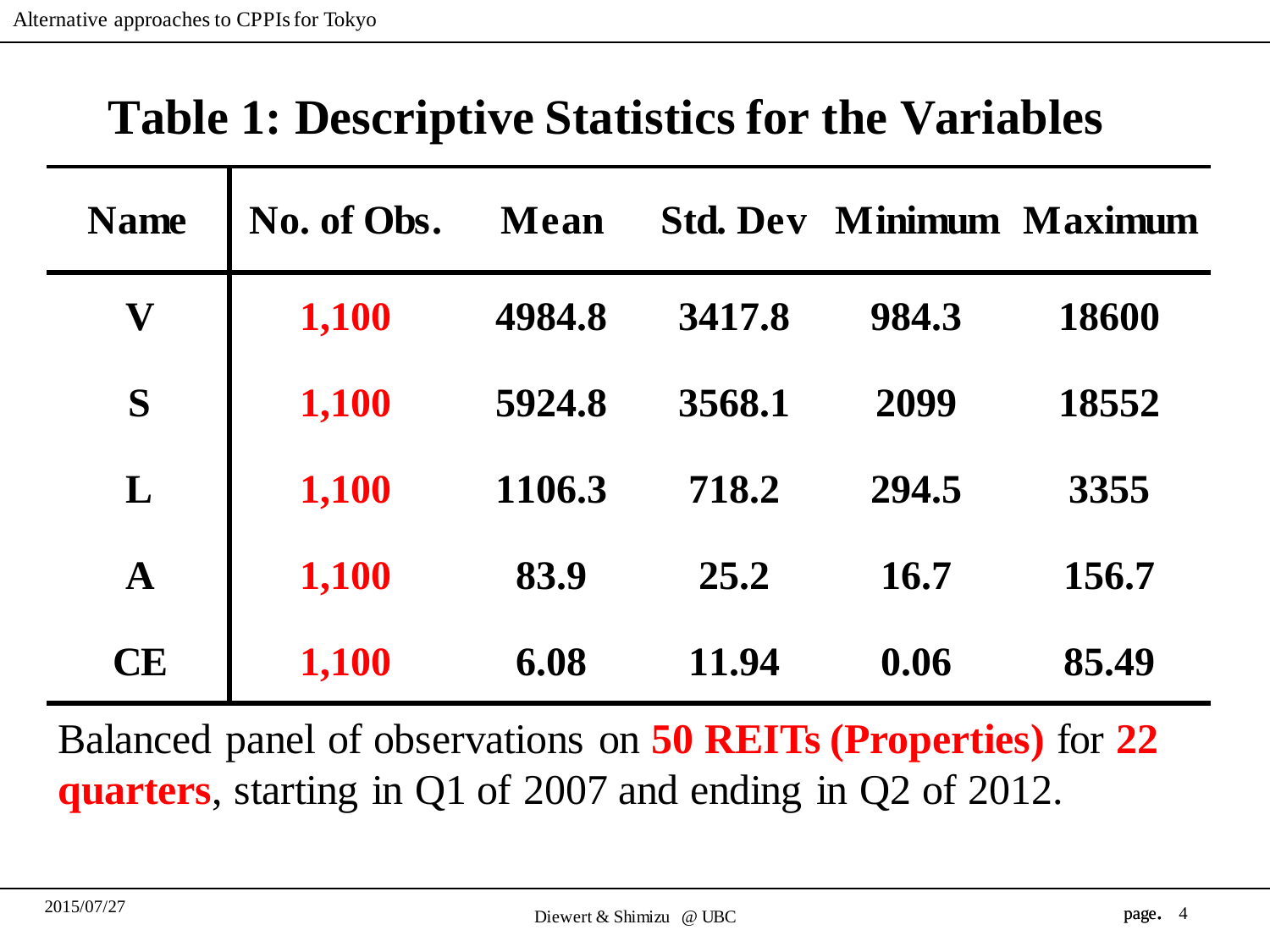# **3. The Asset Value Price Index for Commercial Properties in Tokyo: Basic model**

- Denote the estimated asset value for REIT n during quarter t by  $V_{tn}$  for  $t = 1,...,22$  and  $n = 1,...,50$  where  $t = 1$  corresponds to the first quarter of 2007 and  $t = 22$  corresponds to the second quarter of 2012**.**
- *If we ignore capital expenditures and depreciation of the structures on the properties, each property can be regarded as having a constant quality over the sample period.*
- Thus each property value at time t for REIT n,  $V_{tn}$ , can be decomposed into a **price component, P**<sub>tn</sub>, times **a quantity component, Qtn**, which can be regarded as being constant over time.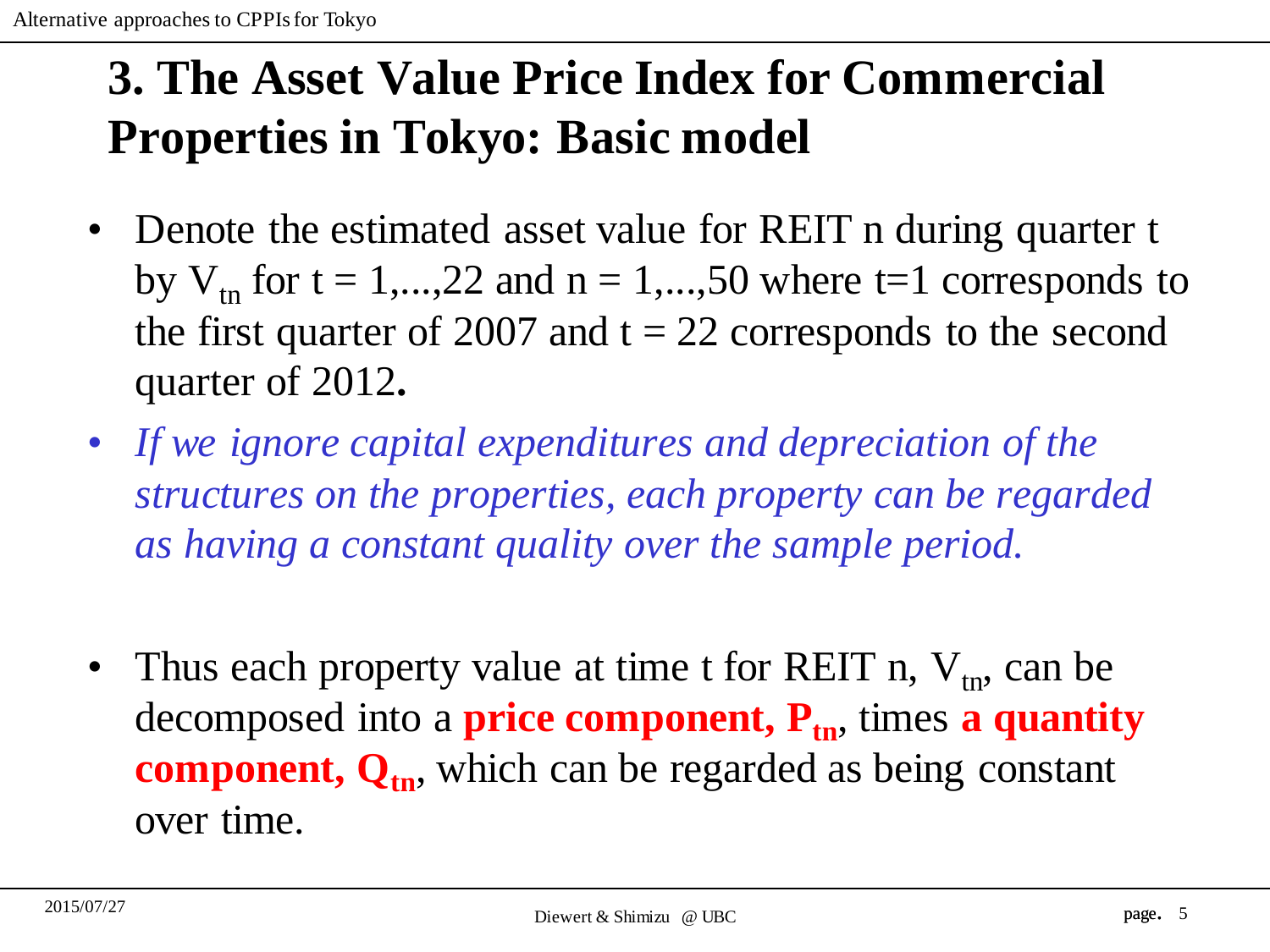# **Lowe (1823) index:**

- We can choose units of measurement so that each quantity is set equal to unity.
- Thus the price and quantity data for the 50 REITs has the following structure:  $Q_{tn} \equiv 1$ ;  $P_{tn} = V_{tn}$  for  $t = 1,...,22$  and  $n =$ 1,...,50.
- The *asset value price index* for period t for this group of REITs is the following **Lowe (1823) index**:
- (1)  $P_A^t = \sum_{n=1}^{50} P_{tn} Q_{1n} / \sum_{n=1}^{50} P_{1n} Q_{1n} = \sum_{n=1}^{50} V_{tn} / \sum_{n=1}^{50} V_{1n}$ ;
- $t = 1, \ldots, 22.$
- **This index is very much analogous to a** *repeat sales index***, except instead of using actual transaction prices, we use the assessed values or appraisal value for the properties.**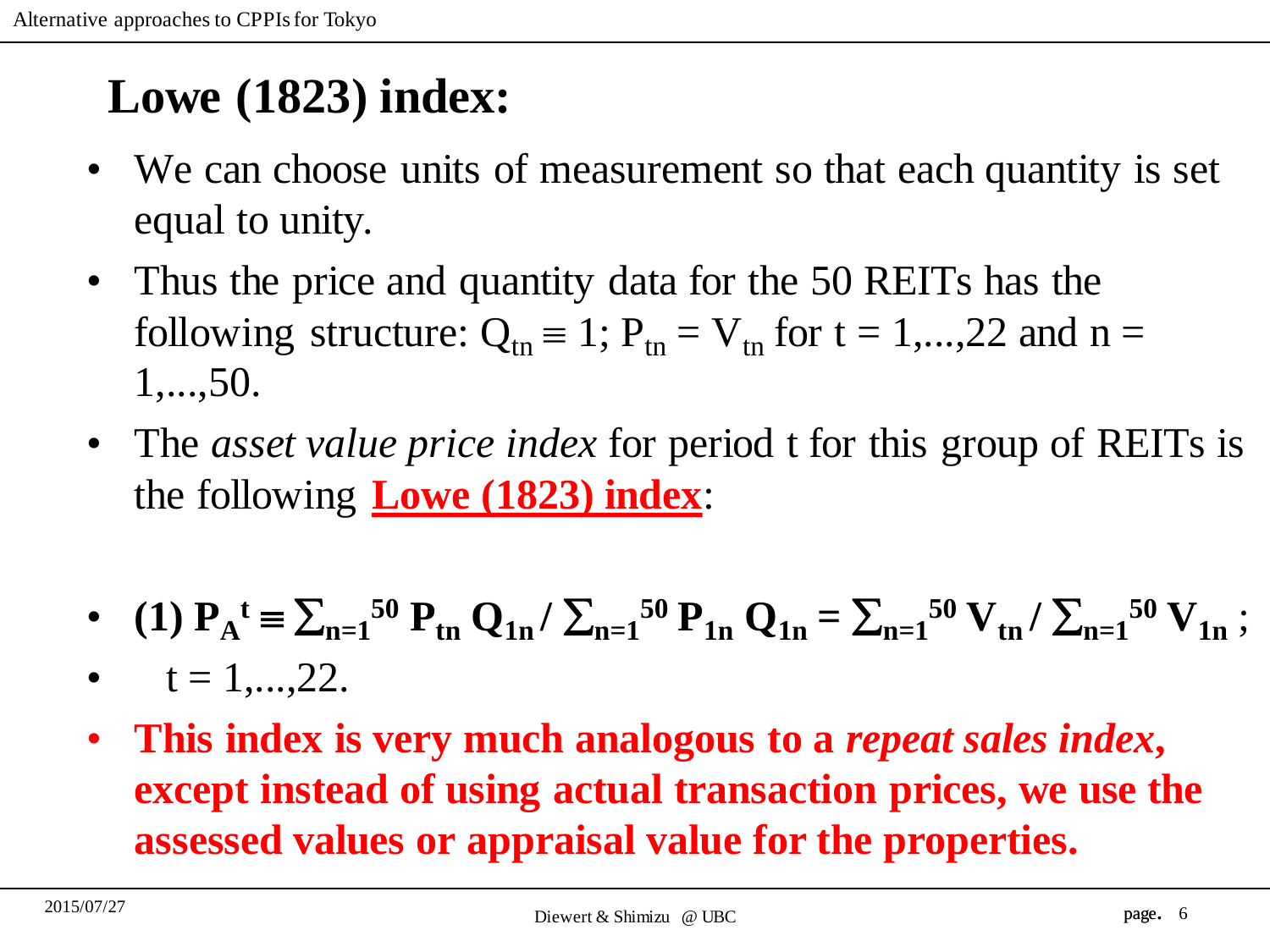# **Three major problems with the assessed value price index:**

- a) The index relies on assessed values for the properties and there is some evidence that **assessed values are smoother and lag behind indexes** that are based strictly on sales at market values;(Shimizu and Nishimura (2006) )
- b) The index **does not take into account that** *capital expenditures* will generally change the quality of each property over time (so that the  $Q_{tn}$  are not in fact constant) and
- c) The index **does not take into account** *depreciation* of the underlying structure, which of course also changes the quality of each property.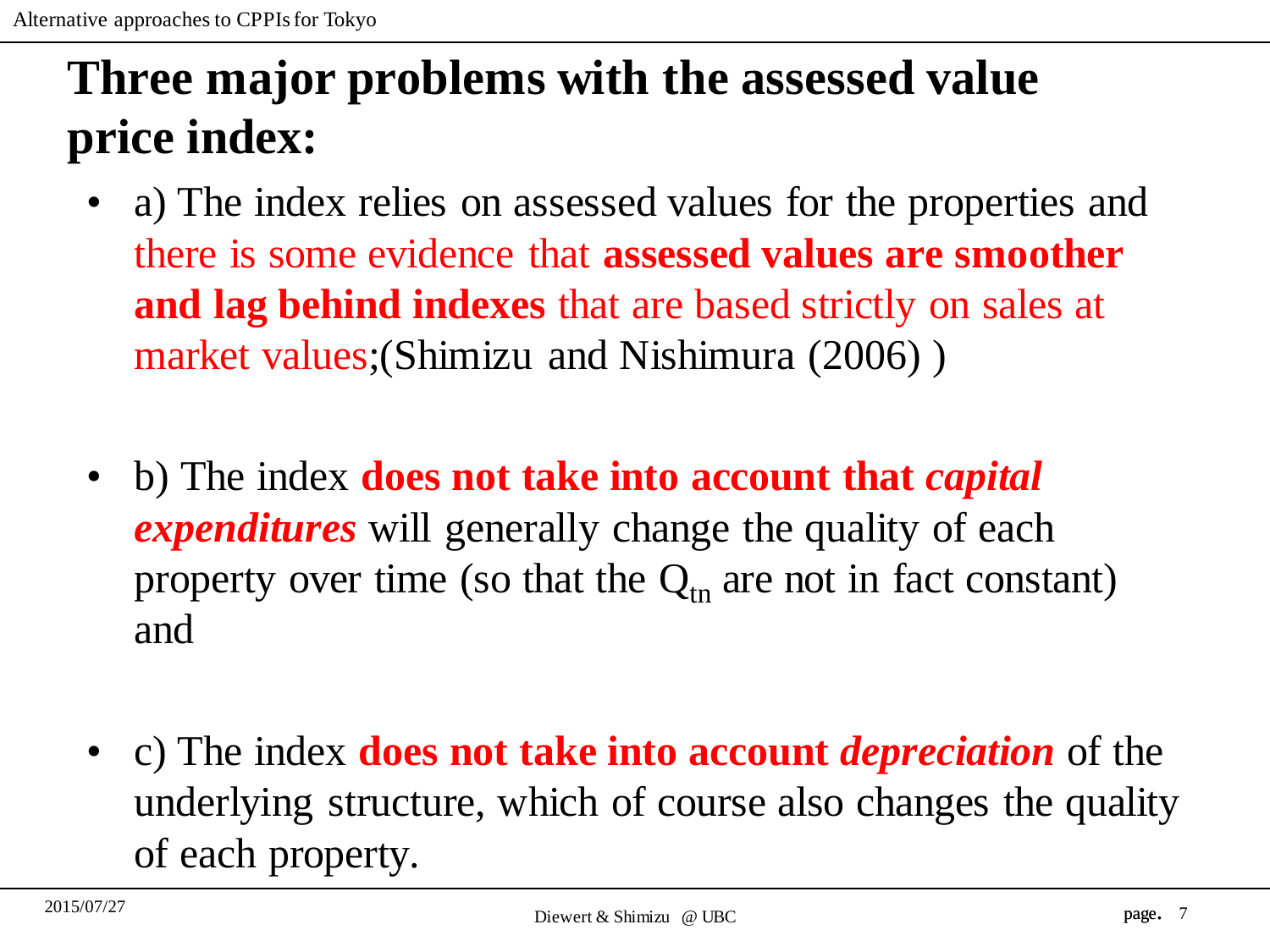# **4. A National Balance Sheet Accounting Approach to the Construction of Commercial Property Price Indexes.**

- National income accountants build up capital stock estimates for a production sector *by deflating investments* by asset and then *adding up depreciated* real investments made in prior periods.
- For commercial *property capital expenditures* and the expenditures on the initial structure, we will more or less follow national income capital stock construction procedures.
- We will assume that the assessed values for each property represents a good estimate for the **total value of the structure and the land that the structure sits on**.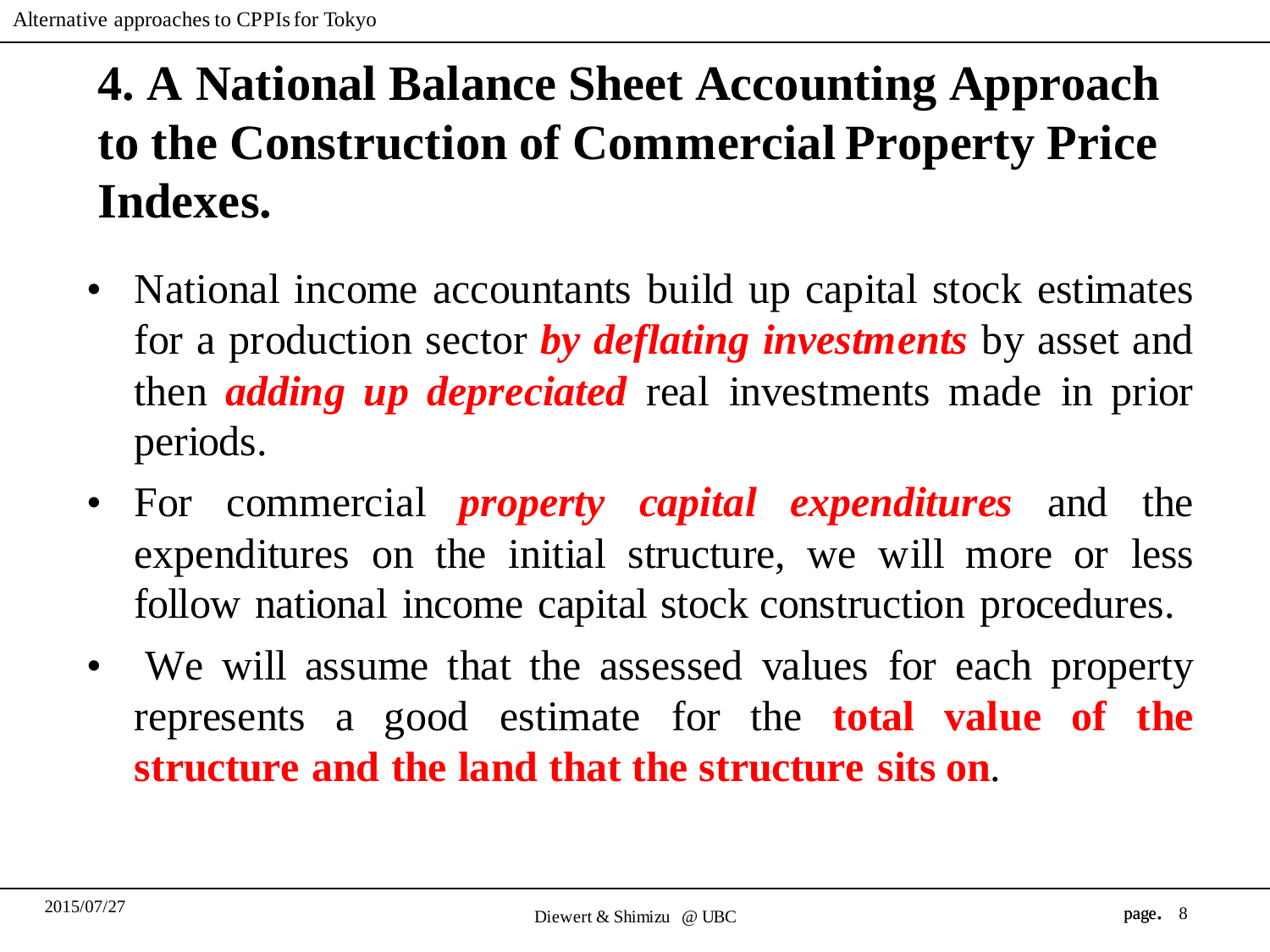## **Sum of three components=**  $V_{tn}$

- We postulate that the assessed asset value of REIT n in quarter t,  $V_{tn}$ , is equal to the sum of three components:
- The *value of the land plot*  $V_{\text{Ltn}}$  for the property;
- The *value of the structure* on the property,  $V_{\rm Stn}$ , and
- The *value of the cumulated (but also depreciated) capital expenditures* on the property made in prior periods,  $V_{CFtn}$ .

(a) (b) (2)  
\n
$$
(2) V_{tn} = V_{Ltn} + V_{Stn} + V_{CEtn} ;
$$
\n
$$
n = 1,...,50; t = 1,...,22.
$$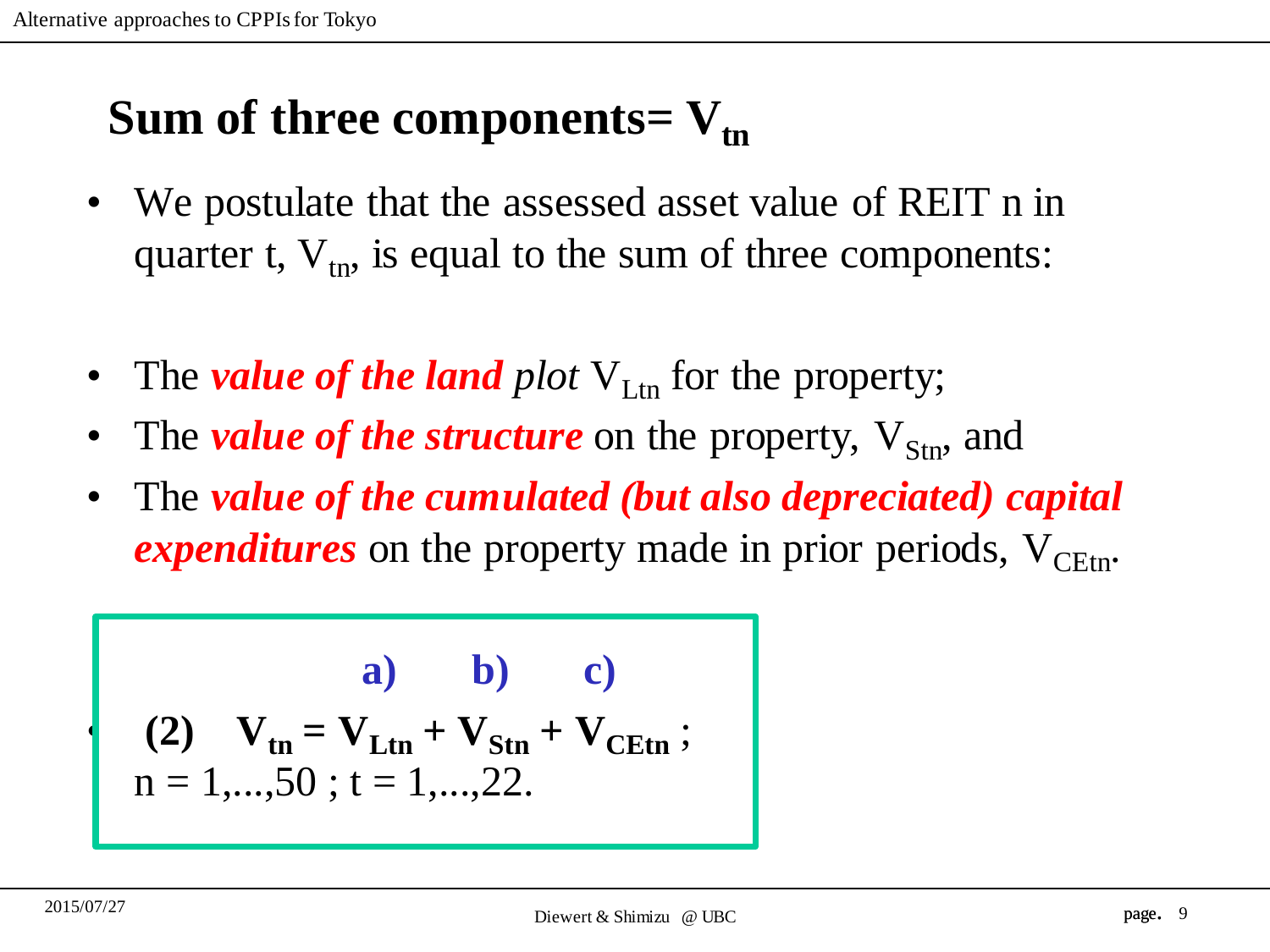# **a) The** *value of the land plot* $V_{\text{Ltn}}$

We start off by considering the decomposition of the **property land values,**  $V_{Ltn}$ **, into price and quantity components**; i.e., we assume that the following equations hold:

• (3) 
$$
V_{Ltn} = P_{Ltn}Q_{Ltn}
$$
;  $Q_{Ltn} = L_{tn} = L_n$ ;  
n = 1,...,50; t = 1,...,22

• where  $L_n$  (which is equal to  $L_{tn}$ ) is the area of the land plot for REIT n, which is part of our data base (and constant from period to period), and  $P_{\text{Ltn}}$  is the price of a square meter of land for REIT n in quarter t (which is not known yet).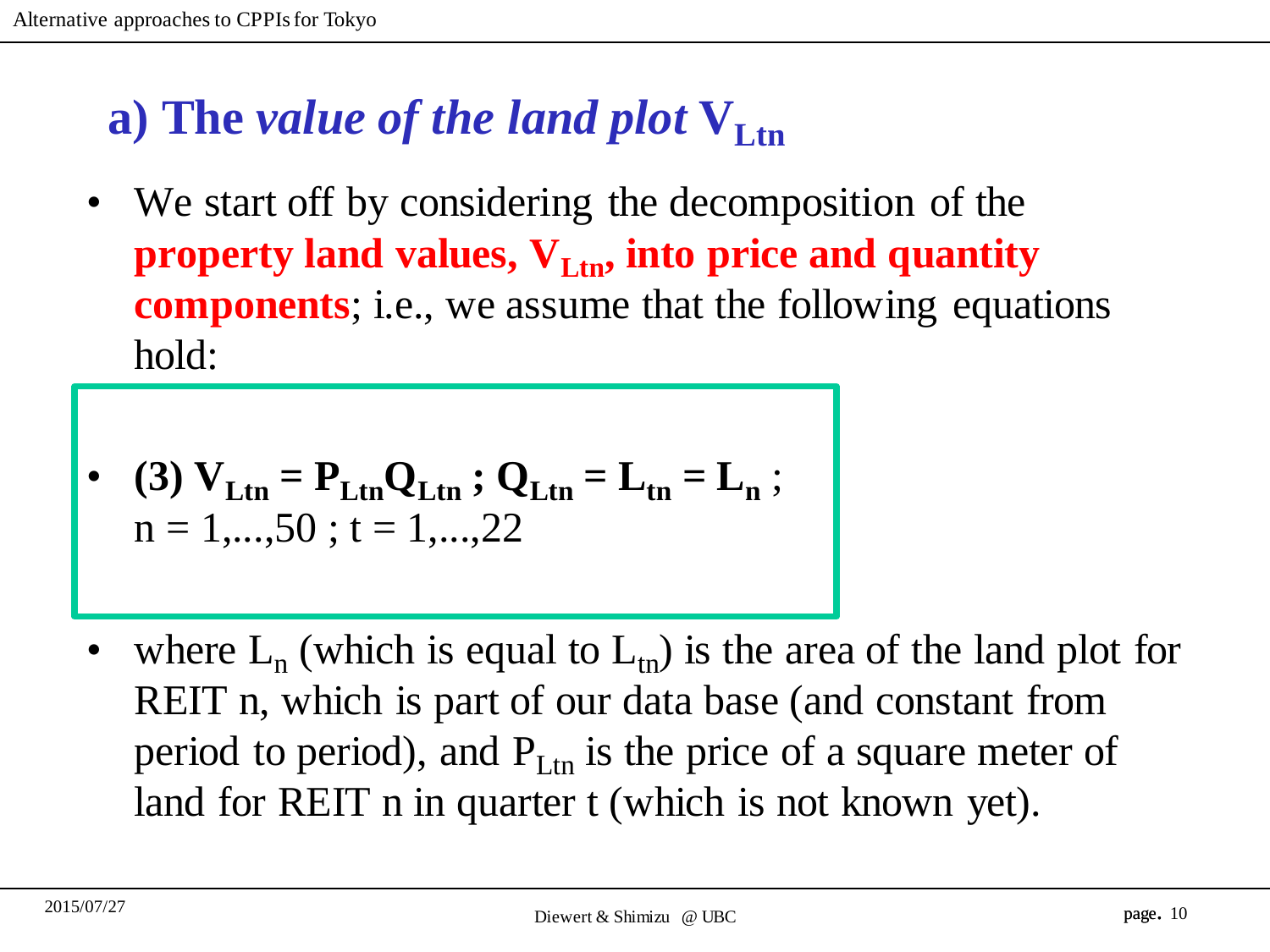#### **b**) The *value of the structure* on the property,  $V_{\rm{Str}}$

• (4) 
$$
V_{\text{Stn}} = .3P_{\text{St}}S_{\text{tn}}(1-\delta_{\text{S}})^{A(t,n)}
$$
;  
n = 1,...,50 ; t = 1,...,22

where  $A(t,n) \equiv A_{tn}$ . Thus we obtain the following decomposition of  $V_{\text{Str}}$  into price and quantity components:

• (5) 
$$
V_{\text{Stn}} = P_{\text{Stn}} Q_{\text{Stn}}
$$
;  $P_{\text{Stn}} = P_{\text{St}}$ ;  $Q_{\text{Stn}} = .3S_{\text{tn}} (1-\delta_S)^{A(t,n)}$ ;  
n = 1,...,50 ; t = 1,...,22

where  $P_{St}$  is the known official construction price index for quarter t (lagged one quarter),  $S_{tn}$  is the known floor space for REIT n in quarter t,  $A(t, n)$  is the known age of REIT n in quarter t and  $\delta_s = 0.005$  is the assumed known quarterly geometric structure depreciation rate.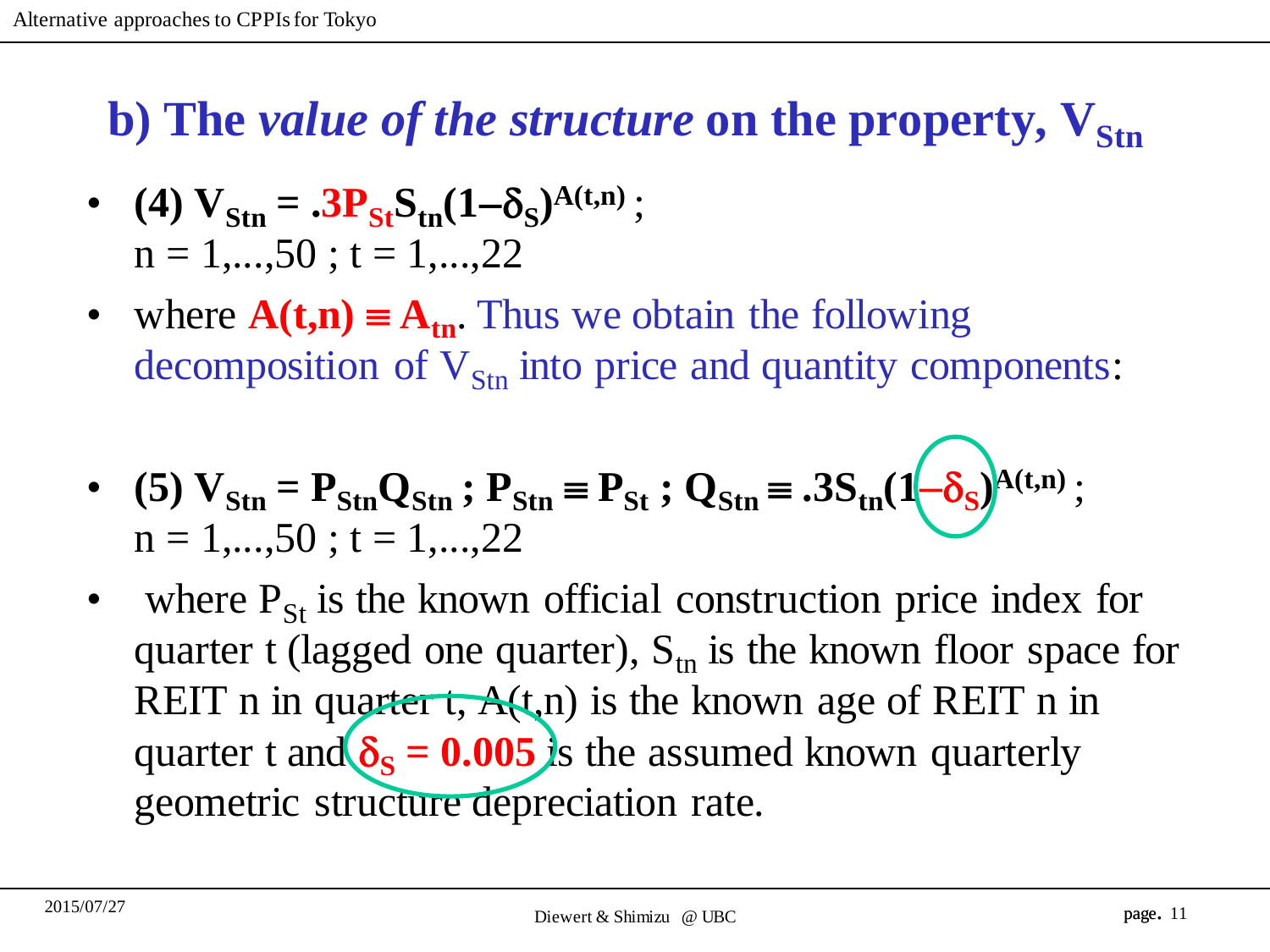# **c) The** *value of the cumulated (but also depreciated) capital expenditures* **on the property**

- Define the capital expenditures of REIT n in quarter t as  $CE$ <sub>tn</sub>.
- We need a deflator to convert these nominal expenditures into real expenditures. It is difficult to know precisely what the appropriate deflator should be.
- We will simply assume that the official structure price index,  $P_{\rm St}$ , is a suitable deflator. Thus define *real capital expenditures* for REIT n in quarter t,  $q_{\text{CEt}_{n}}$ , as follows:

• (6) 
$$
q_{\text{CEtn}} = \text{CE}_{\text{tn}}/P_{\text{St}}
$$
; n = 1,...,50; t = 1,...,22.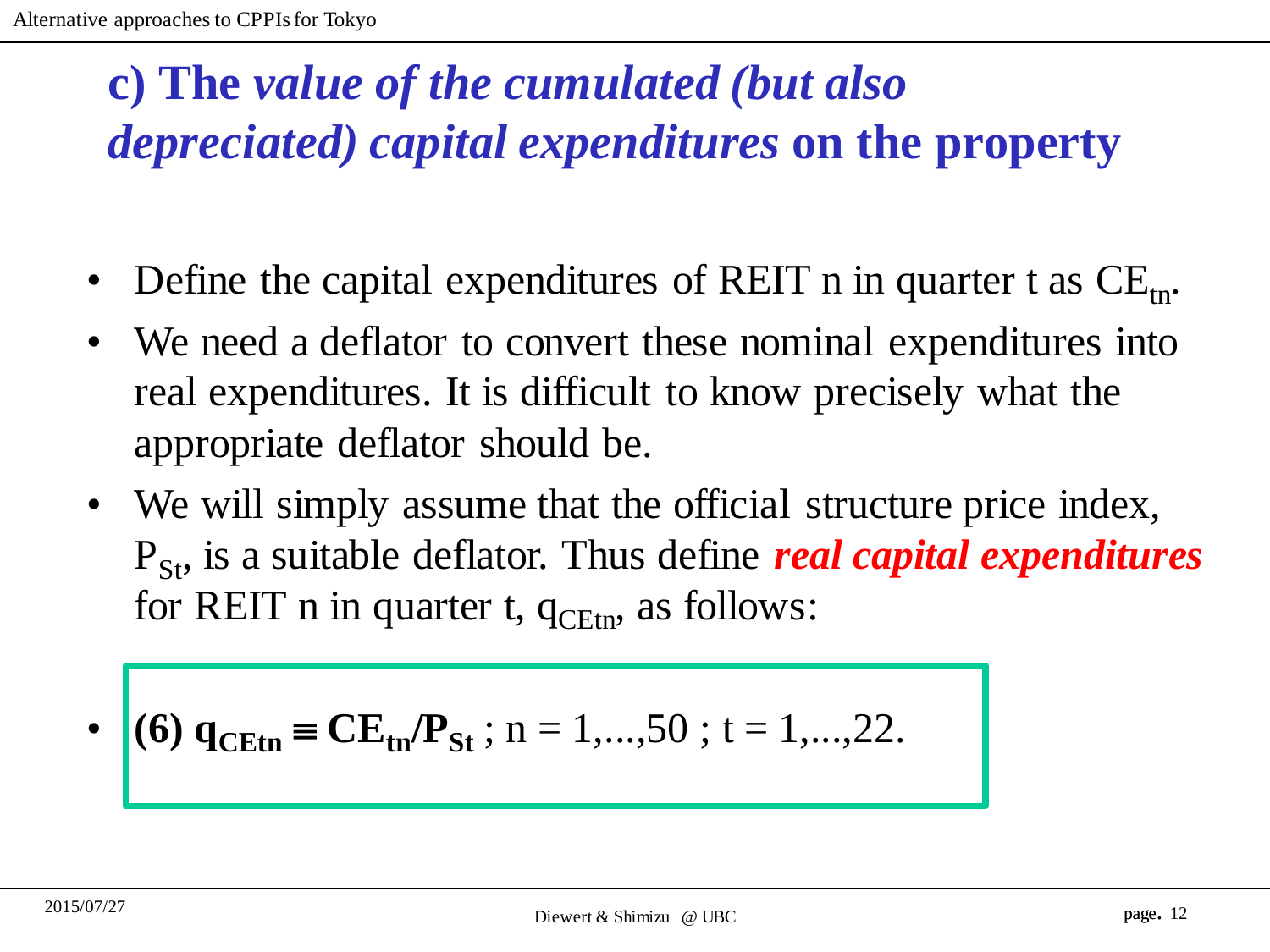## **Definition of 3 components for Commercial Property**

- The above material shows how to construct estimates for the price of land, structures and capital expenditures for each REIT n for each quarter t  $(\mathbf{P}_{\text{Ltn}}, \mathbf{P}_{\text{Stn}})$  and the corresponding quantities  $(Q_{\text{Ltn}}, Q_{\text{Str}})$  and  $Q_{\text{CEt}}$ .
- Now use this price and quantity information in order to construct *quarterly value aggregates* (over all 50 REITs in our sample) for the properties and for the land, structure and capital expenditure components; i.e., make the following definitions:

(12) 
$$
V^t = \sum_{n=1}^{50} V_{tn}
$$
;  $V_L^t = \sum_{n=1}^{50} V_{Ltn}$ ;  $V_S^t = \sum_{n=1}^{50} V_{Stn}$ ;  
 $V_{CE}^t = \sum_{n=1}^{50} V_{CEtn}$ ;  $t = 1,...,22$ .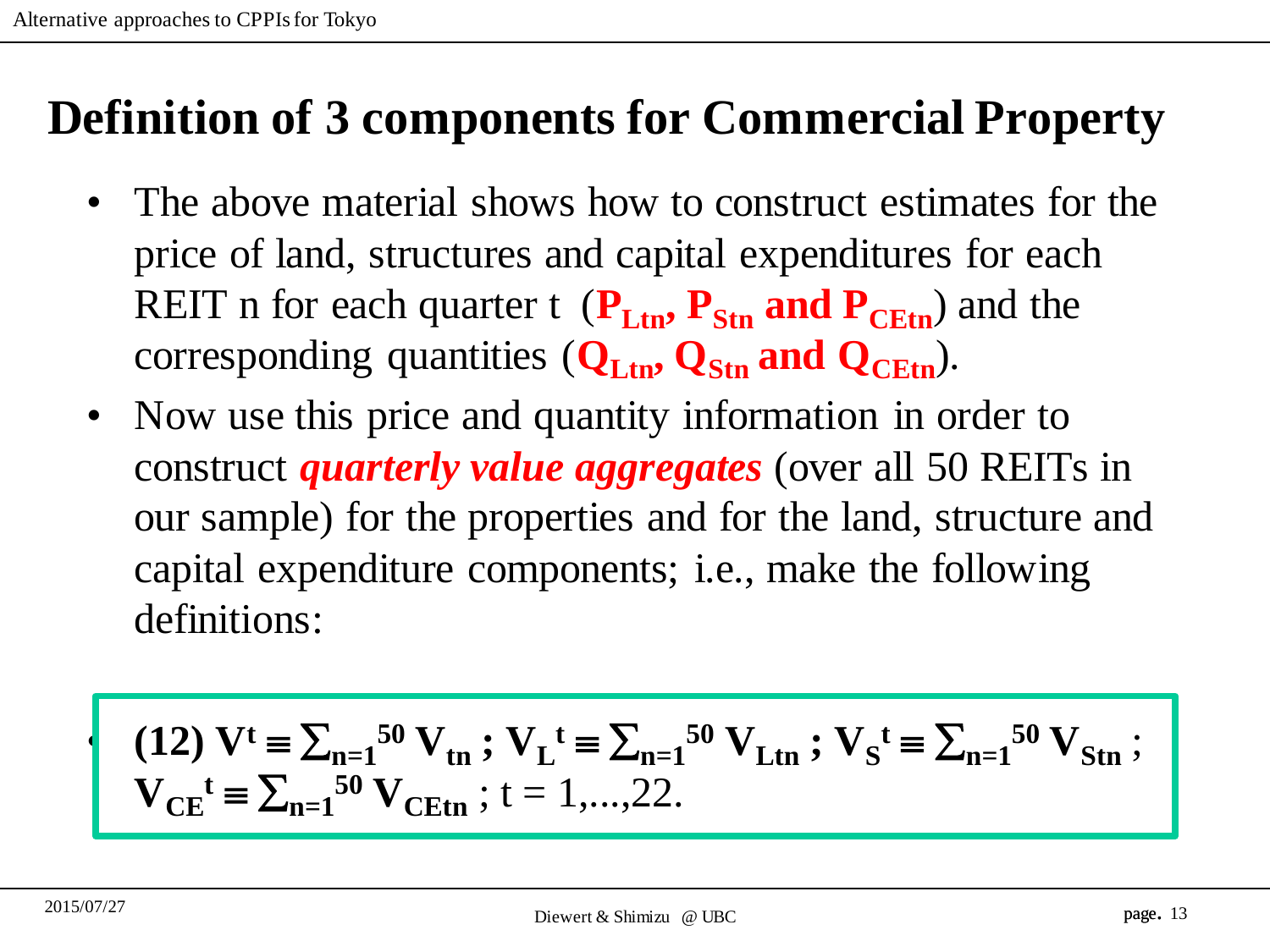# **Laspeyres land price indexes**

• Define the *Laspeyres chain link land index* going from quarter t–1 to quarter t,  $P_{L,Land}$ <sup>t–1,t</sup>, as follows:

• (13) 
$$
P_{L, Land}^{t-1,t} = \sum_{n=1}^{50} P_{Ltn} Q_{L,t-1,n} / \sum_{n=1}^{50} P_{L,t-1,n} Q_{L,t-1,n}
$$
;  
\n $t = 2,3,...,22.$ 

- The above chain links are used in order to define the *overall*  Laspeyres land price indexes,  $P_{L, Land}$ <sup>t</sup>, as follows:
- $(14)$   $P_{L,Land}^{-1} \equiv 1$ ;  $P_{L,Land}^{t} \equiv P_{L,Land}^{t-1} P_{L,Land}^{t-1,t}$ ; **t = 2,3,...,22.**
- Thus the Laspeyres price index starts out at 1 in period 1 and then we form the index for the next period by updating the index for the previous period by the chain link indexes defined by (13).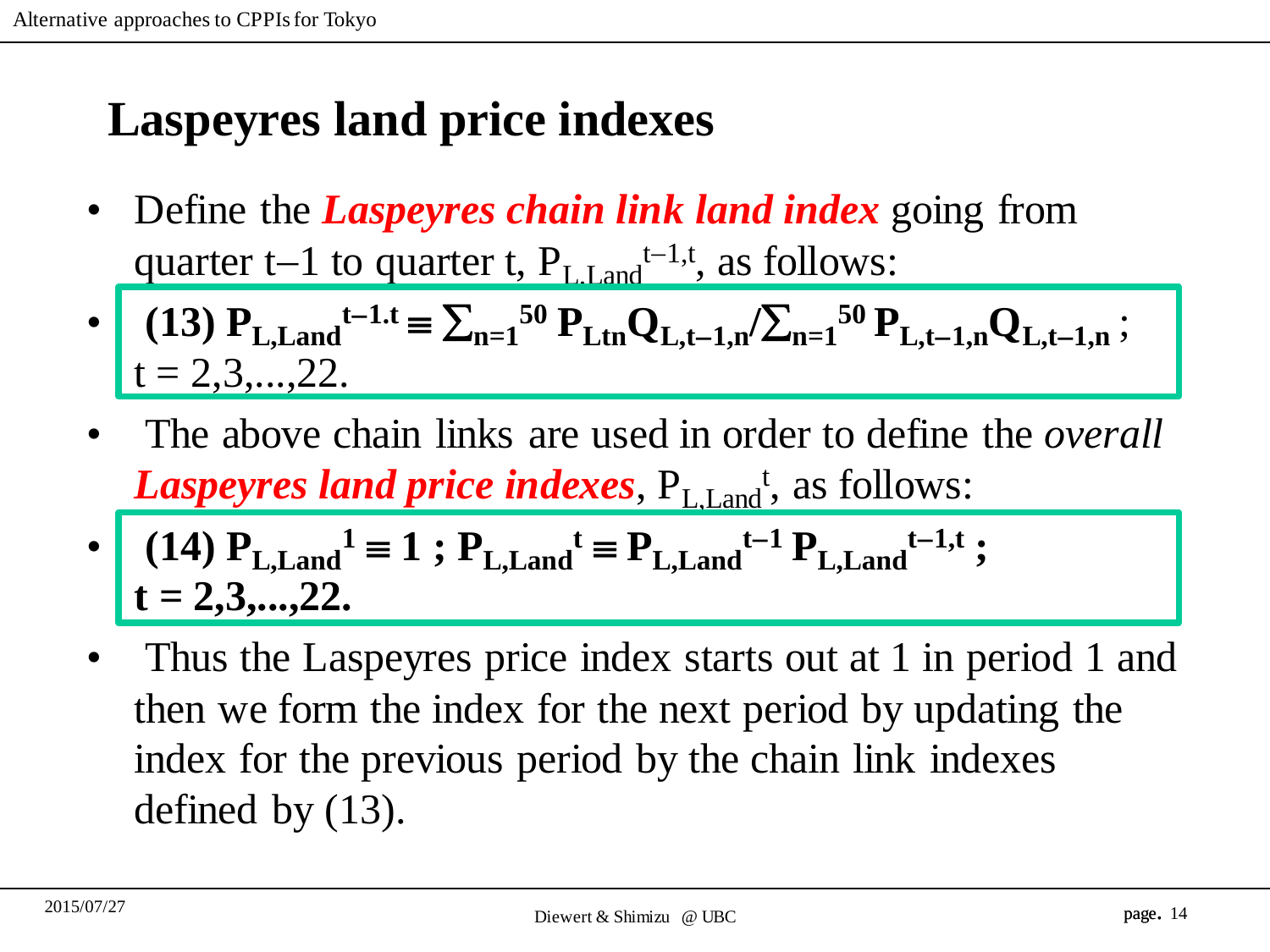#### **Paasche chain link land index**

- Define the *Paasche chain link land index* going from quarter t–1 to quarter t,  $P_{P, Land}$ <sup>t–1,t</sup>, as follows:
- $\textbf{P}_{\text{P, Land}}$ <sup>t-1.t</sup>  $\equiv \sum_{n=1}^{50} \text{P}_{\text{Ltn}} Q_{\text{Ltn}} / \sum_{n=1}^{50} P_{\text{L,t-1,n}} Q_{\text{Ltn}}$ ; **t = 2,3,...,22**
- The above chain links are used in order to define the overall Paasche land price indexes, P<sub>P,Land</sub><sup>t</sup>, as follows:

• 
$$
(16) P_{P,\text{Land}}^1 = 1
$$
;  $P_{P,\text{Land}}^t = P_{P,\text{Land}}^{t-1} P_{P,\text{Land}}^{t-1,t}$ ;  
 $t = 2,3,...,22$ .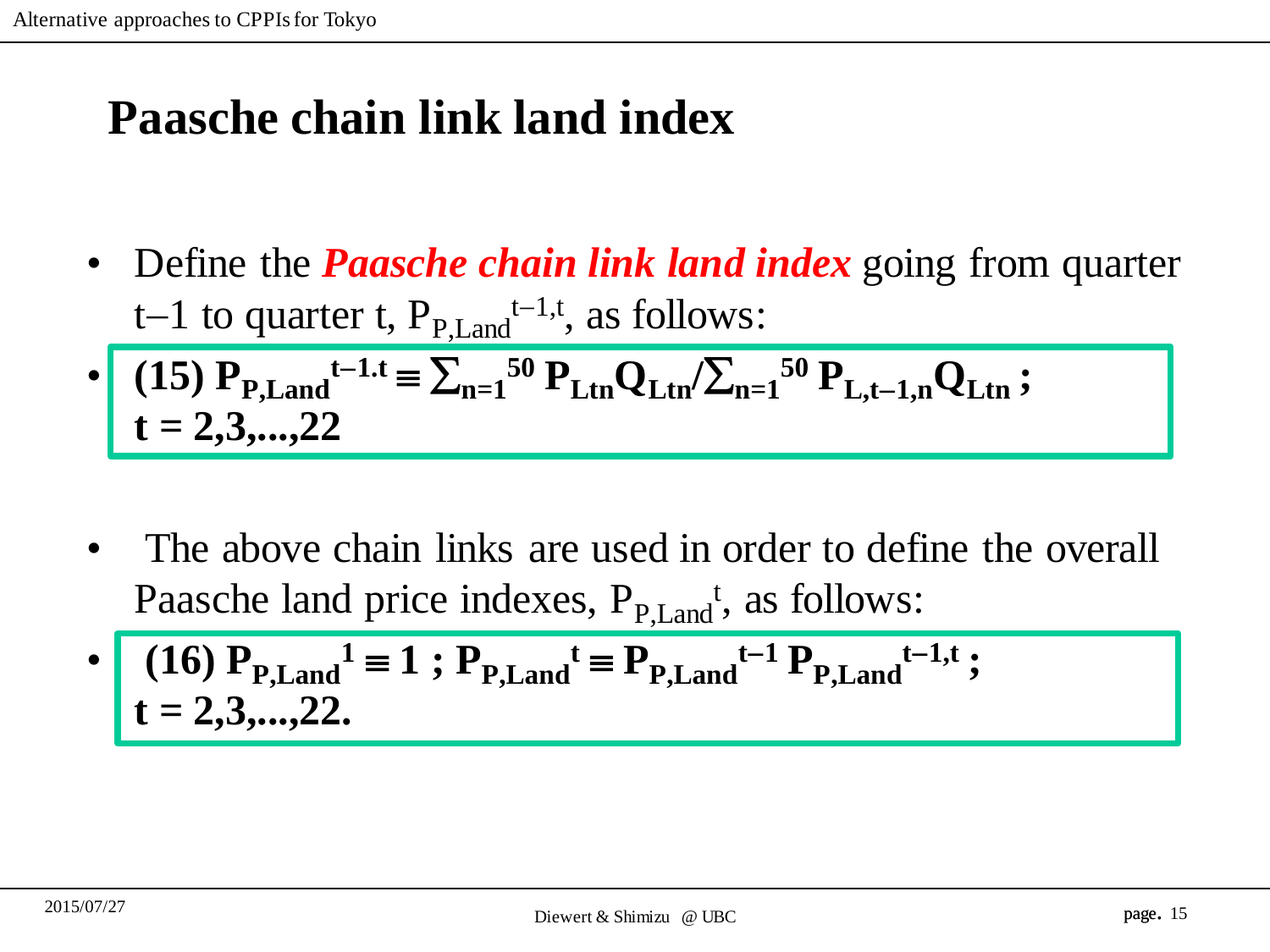# **Fisher ideal land price index**

- The sequences of Laspeyres and Paasche land price indexes,  $P_{L, Land}$ <sup>t</sup> and  $P_{P, Land}$ <sup>t</sup>, have been constructed, the *Fisher ideal land price index* for quarter t,  $P_{F, Land}$ <sup>t</sup>, is defined as the geometric mean of the corresponding Laspeyres and Paasche indexes; i.e., define
- $(17)$   $P_{F,Land}$ <sup>t</sup>  $\equiv [P_{L,Land}$ <sup>t</sup>  $P_{P,Land}$ <sup>t</sup>]<sup>1/2</sup> ; **t = 1,...,22.**
- **The Fisher chained price indexes for structures and capital expenditures**,  $P_{F,S}$ <sup>t</sup> and  $P_{F,CE}$ <sup>t</sup>, are constructed in an entirely analogous way, except that the REIT micro price and quantity data on land,  $P_{Ltn}$  and  $Q_{Ltn}$ , are replaced by the corresponding REIT micro price and quantity data on structures,  $P_{Str}$  and  $Q_{Str}$ , or on capital expenditures,  $P_{CFtn}$  and  $Q_{C_{\text{Etn}}}$ , in equations (13)-(17).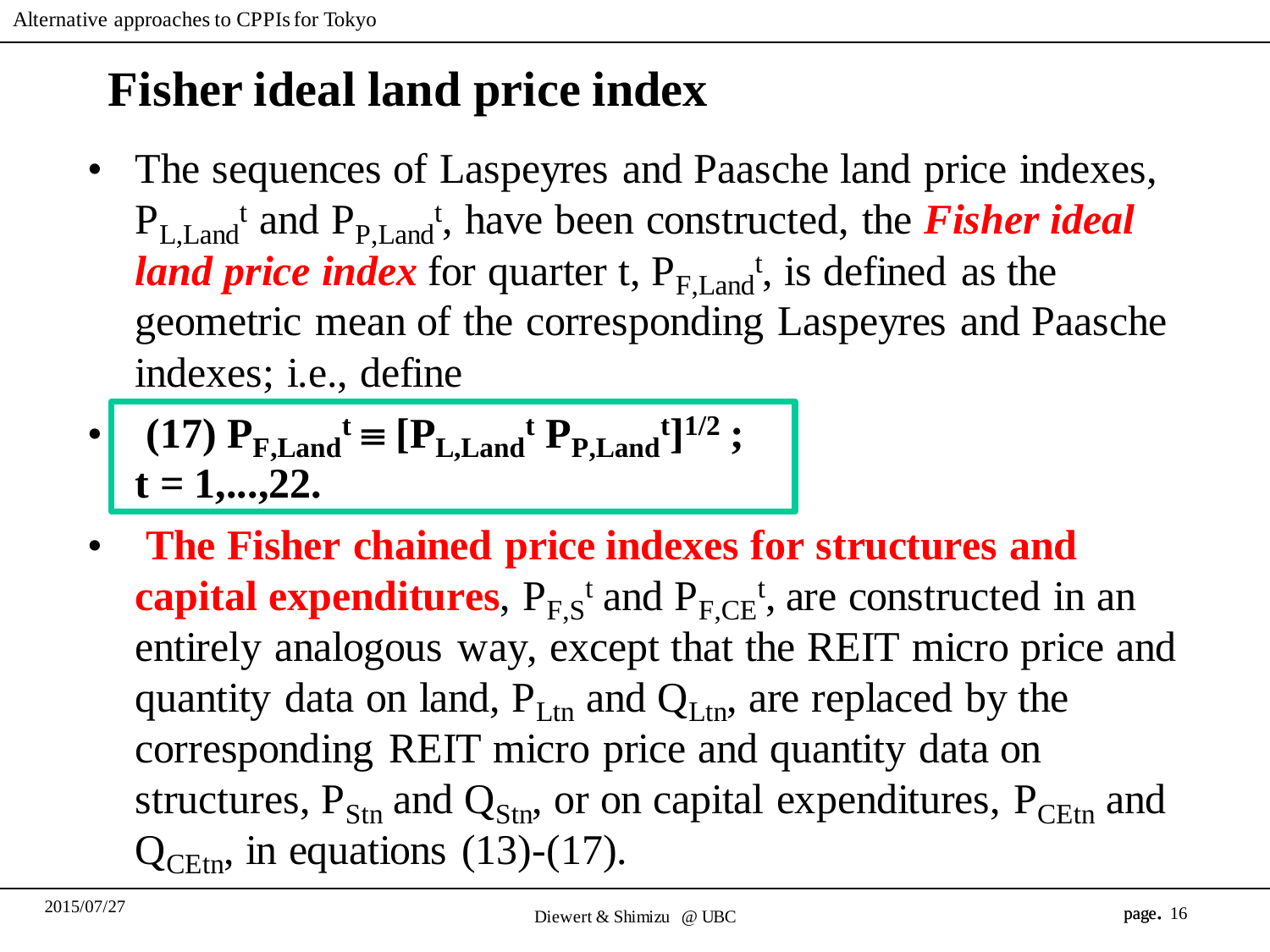#### **Overall chained Fisher property price index**

- The price series  $P^t$ ,  $P_L^t$ ,  $P_S^t$  and  $P_{CE}^t$  can be used to deflate the corresponding aggregate value series defined above by  $(12)$ ,  $V^{\dagger}$ ,  $V^{\dagger}$ ,  $V_S^t$  and  $V_{CE}^t$ , in order to **form** *implicit quantity or volume indexes*; i.e., define the following aggregate quantity indexes:
- (18)  $Q^t \equiv V^t/P^t$ ;  $Q_L^t \equiv V_L^t/P_L^t$ ;  $Q_S^t \equiv V_S^t/P_S^t$ ;  $Q_{CE}^t \equiv V_{CE}^t/P_{CE}^t$ ;  $t = 1, \ldots, 22.$
- $Q<sup>t</sup>$  can be interpreted as an estimate of the real stock of assets across all 50 REITs at the beginning of quarter t,  $Q_L^t$  is an estimate of the aggregate real land stock used by the REITs and  $Q_{CE}$ <sup>t</sup> is an estimate of the real stock of capital improvements made by the REITs since they were constructed. This remains constant over time since the quantity of land used by each REIT remained constant over time.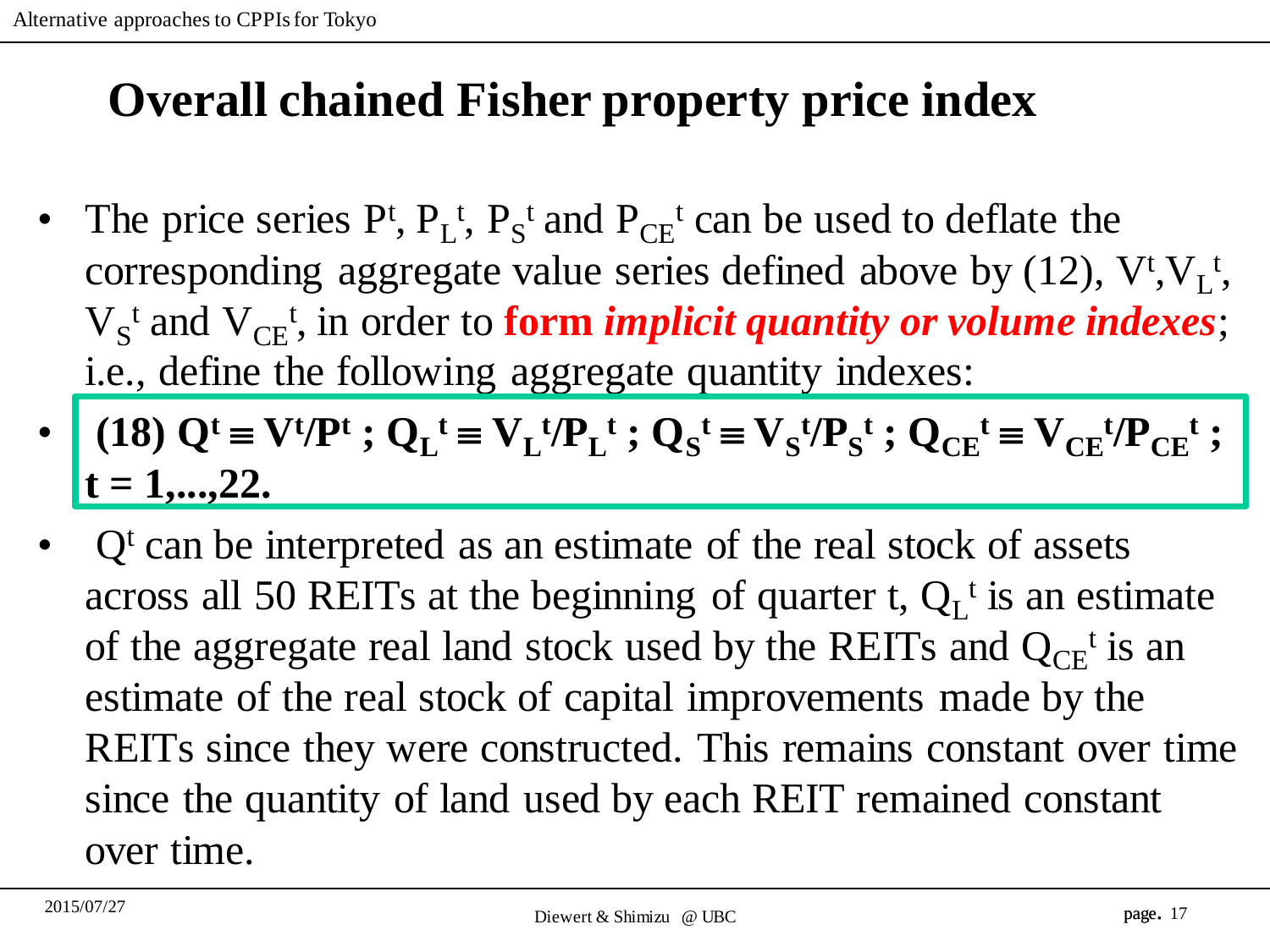#### **Fisher implicit quantity indexes**

- The Fisher price index of capital expenditures,  $P_{CE}^t$ , defined above also turns out to equal the official index,  $P_{St}$ .
- Thus the fairly complicated construction of the **Fisher implicit quantity indexes** that was explained above can be replaced by the following very simple shortcut equations:

$$
\cdot \qquad \qquad (19) \ Q_{\rm S}^{\rm t} = V_{\rm S}^{\rm t}/P_{\rm St}; \ Q_{\rm CE}^{\rm t} = V_{\rm CE}^{\rm t}/P_{\rm St};
$$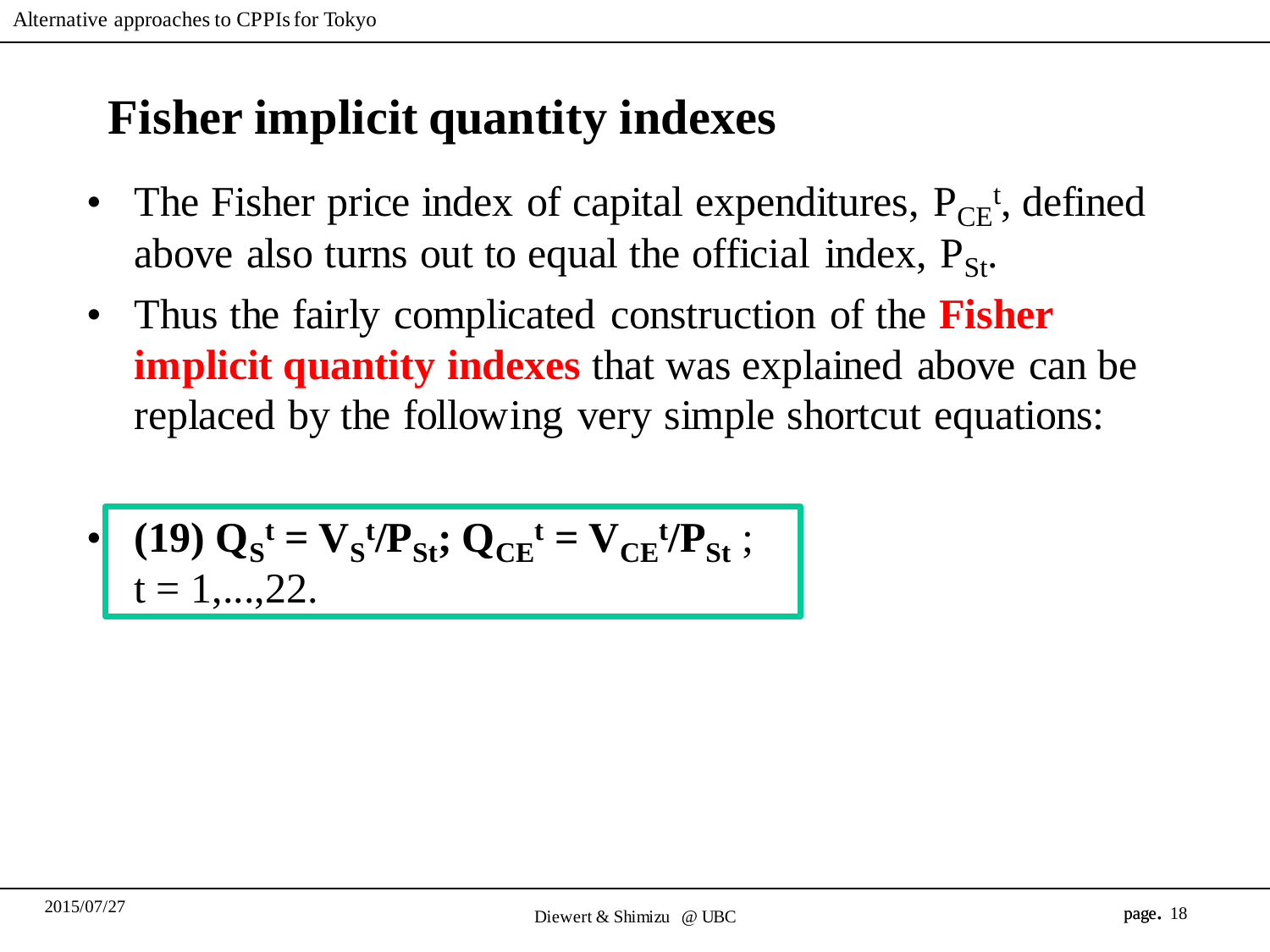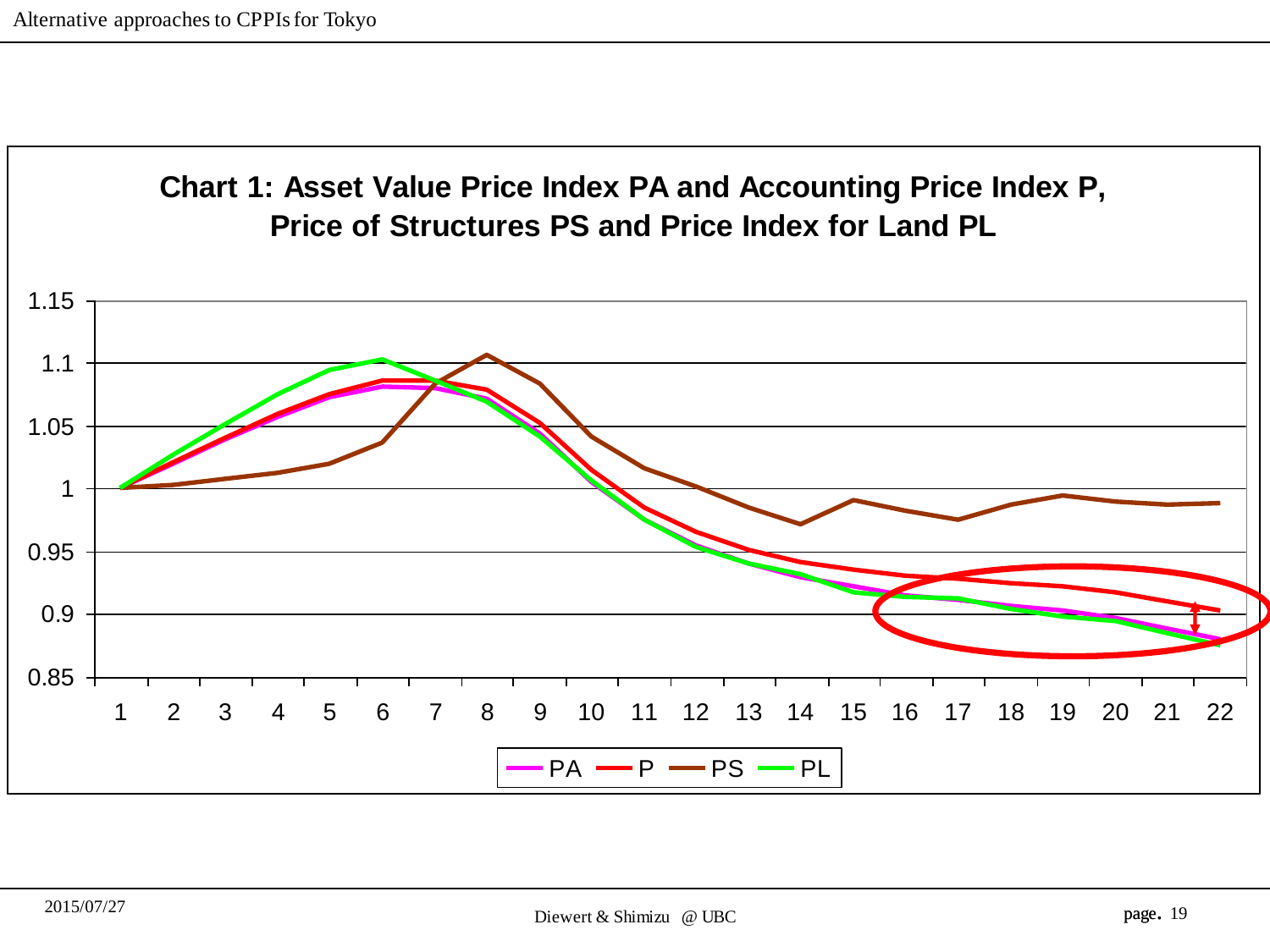## **5. Traditional Hedonic Regression Approaches to Index Construction**

- Most hedonic commercial property regression models are based on the *time dummy approach* where the log of the selling price of the property is regressed on either a linear function of the characteristics or on the logs of the characteristics of the property along with time dummy variables.
- The time dummy method does not generate **decompositions of the asset value into land and structure components** and so it is not suitable when such decompositions are required but the time dummy method can be used to **generate overall property price indexes**, which can then be compared with the overall price indexes  $P_A^t$  and  $P^t$ .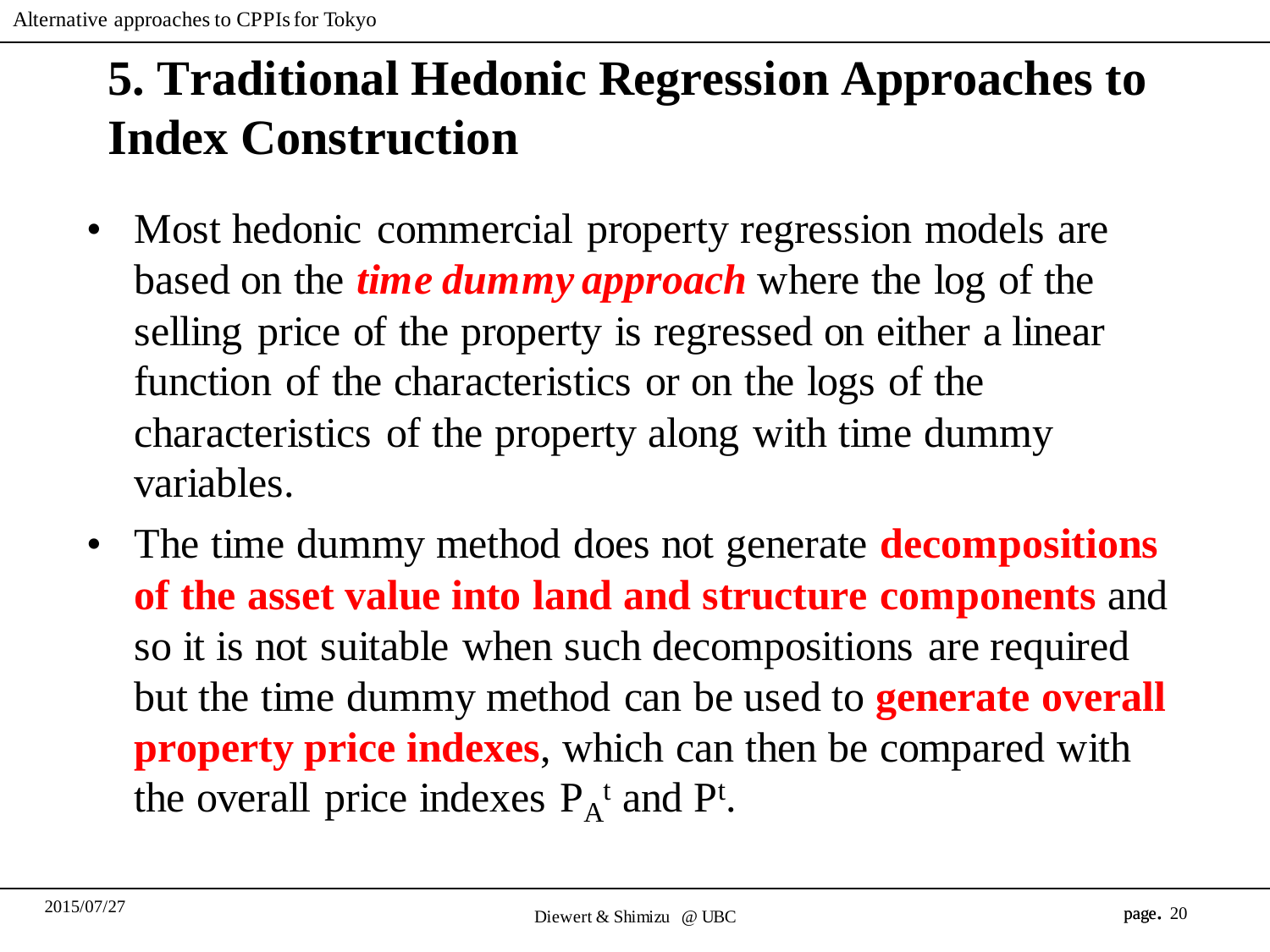### **Time dummy hedonic regression model**

- Recall that  $V_{tn}$  is the assessed value for REIT n in quarter t,  $L_{tn} = L_n$  is the area of the plot,  $S_{tn} = S_n$  is the floor space area of the structure and  $A_{tn}$  is the age of the structure for REIT n in period t. In the time dummy linear regression defined below by (20), we have replaced  $V_{tn}$ ,  $L_{tn}$  and  $S_{tn}$  by their logarithms,  $\ln V_{tn}$ ,  $\ln L_{tn}$  and  $\ln S_{tn}$ . Our first time dummy hedonic regression model is defined for  $t = 1,...,22$  and  $n =$ 1,...,50 by the following equations:
- $\bullet$   $(20)$   $\ln V_{\text{tn}} = \alpha + \alpha_{\text{t}} + \beta \ln L_{\text{tn}} + \gamma \ln S_{\text{tn}} + \delta A_{\text{tn}} + \epsilon_{\text{tn}}$
- where  $\alpha_1, \ldots, \alpha_{22}$ ,  $\alpha$ ,  $\beta$ ,  $\gamma$  and  $\delta$  are 25 unknown parameters to be estimated and the  $\varepsilon_{\text{tn}}$  are independently distributed normal error terms with mean 0 and constant variance.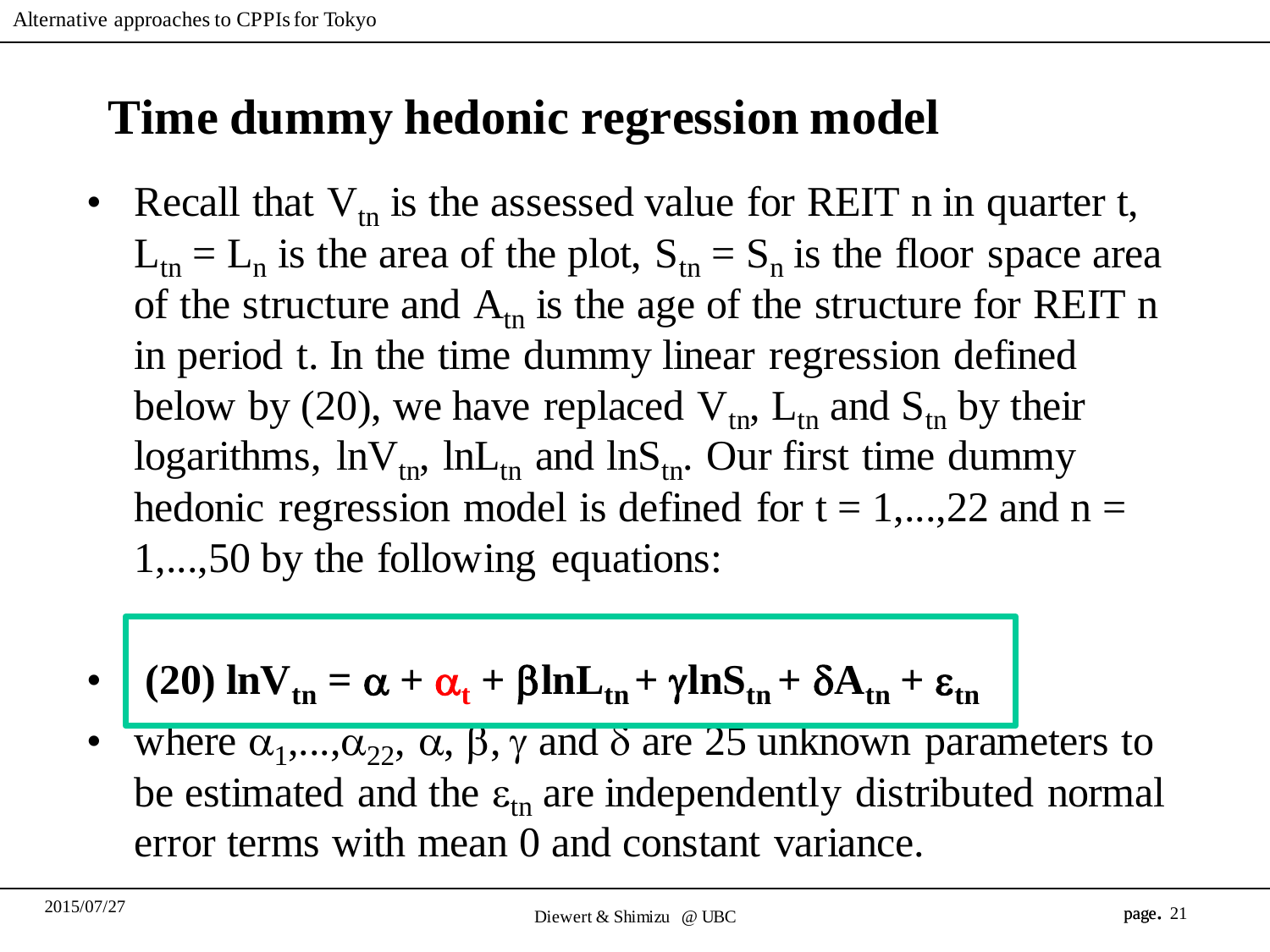# **The** *overall commercial property price indexes* **for Model 1**

- We choose the following normalization:
- **(21)**  $\alpha_1 = 0$ .
- This normalization makes the overall commercial price index equal to 1 in the first period.
- The *overall commercial property price indexes* for Model 1,  $P_1^t$ , are defined as the exponentials of the estimated time  $\text{coefficients } \alpha_t$ :
- $\cdot$  (22)  $P_1^t \equiv \exp[\alpha_t]$ ;  $t = 1, \ldots, 22.$
- The resulting overall commercial property price indexes generated by Hedonic Model 1, the  $P_1^t$ .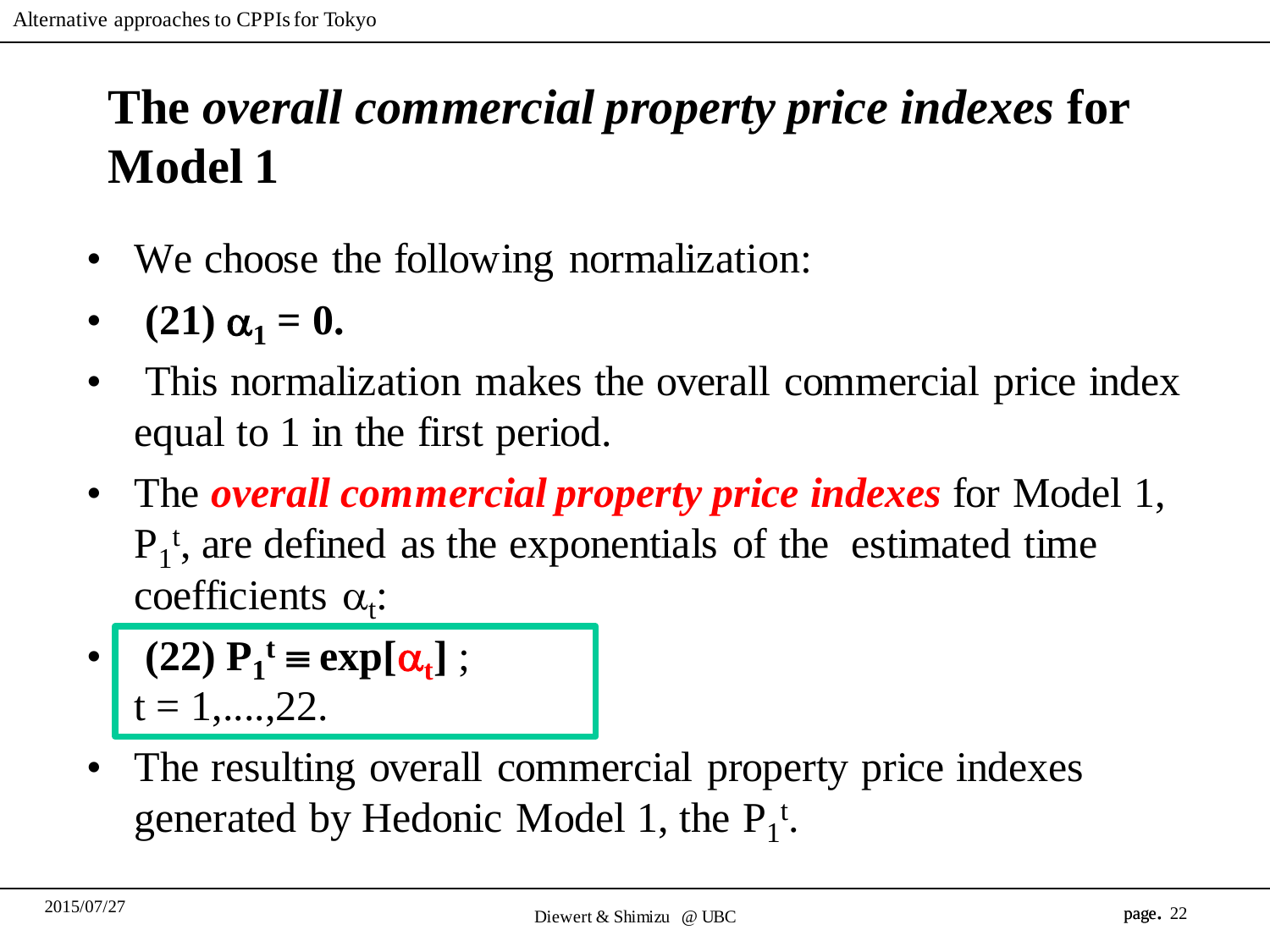#### **Second time dummy hedonic regression model**

- Second time dummy hedonic regression model is defined for t  $= 1,...,22$  and  $n = 1,...,50$  by the following equations:
- (23)  $\ln V_{tn} = \alpha + \alpha_t + \beta \ln L_{tn} + \gamma \ln S_{tn} + \delta A_{tn} + \omega_n + \epsilon_{tn}$
- where  $\alpha_1, \ldots, \alpha_{22}$ ,  $\omega_1, \ldots, \omega_{50}$ ,  $\alpha$ ,  $\beta$ ,  $\gamma$  and  $\delta$  are 76 unknown parameters to be estimated and the  $\varepsilon_{\rm in}$  are independently distributed normal error terms with mean 0 and constant variance.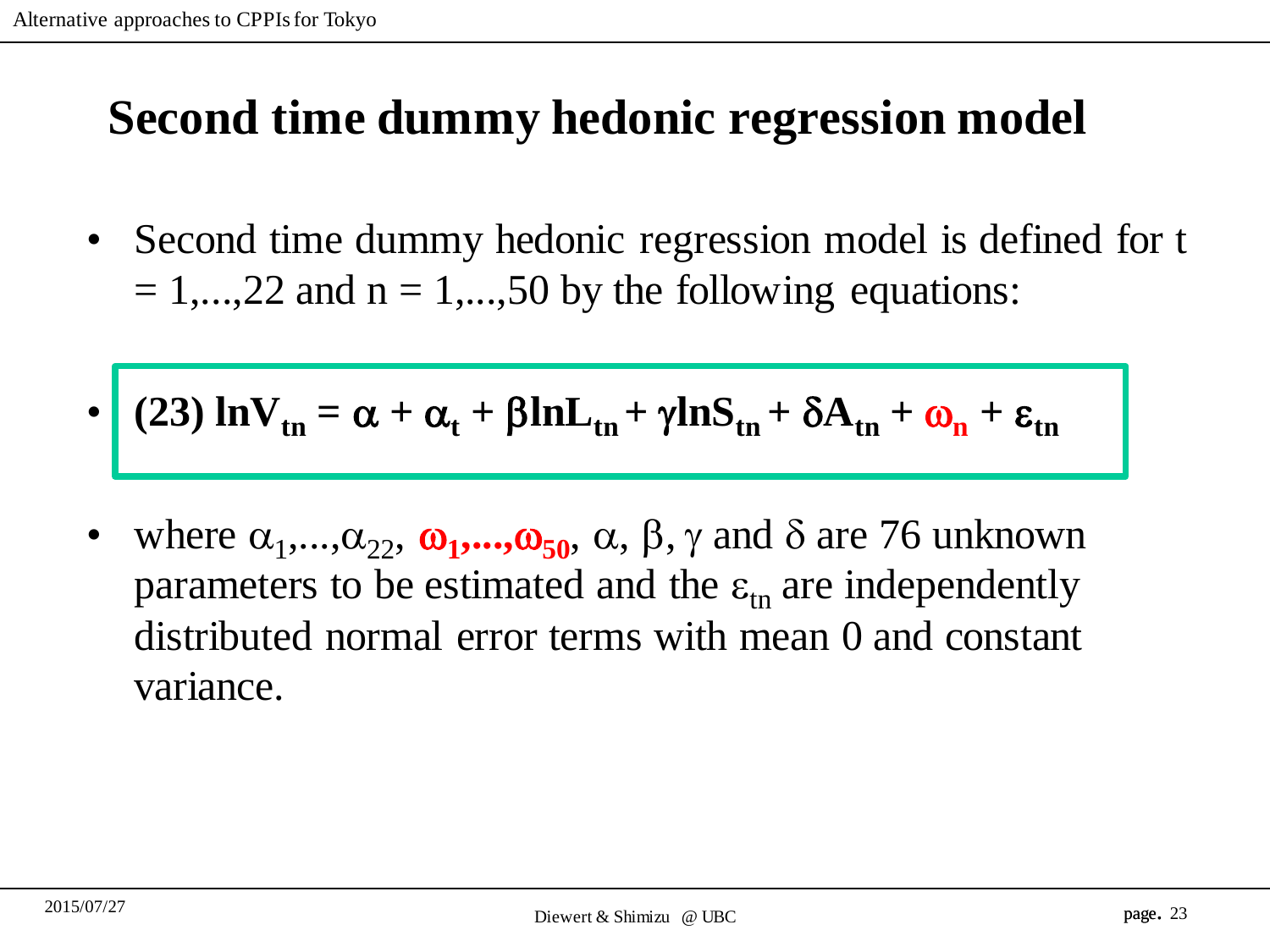#### **Extended hedonic model for depreciation**

- We replace  $A_{tn}$  by the logarithm of  $A_{tn}$ , this leads to a regression model where all of the parameters are identified. Thus **our** *second linear regression model* is the following one which has 72 independent parameters:
- $(24) \ln V_{\text{tn}} = \alpha_{\text{t}} + \omega_{\text{n}} + \delta \ln A_{\text{tn}} + \epsilon_{\text{tn}};$  $t = 1, \ldots, 22; n = 1, \ldots, 50.$
- Equations (24) and (21) define Hedonic Model 2.
- The  $\alpha_t$  parameters explain how, on average, the property values of the REIT sample shift over time and the REIT specific parameters, the  $\omega_n$ , reflect the effect on REIT value of the size of the structure and the size of the land plot as well as any locational characteristics.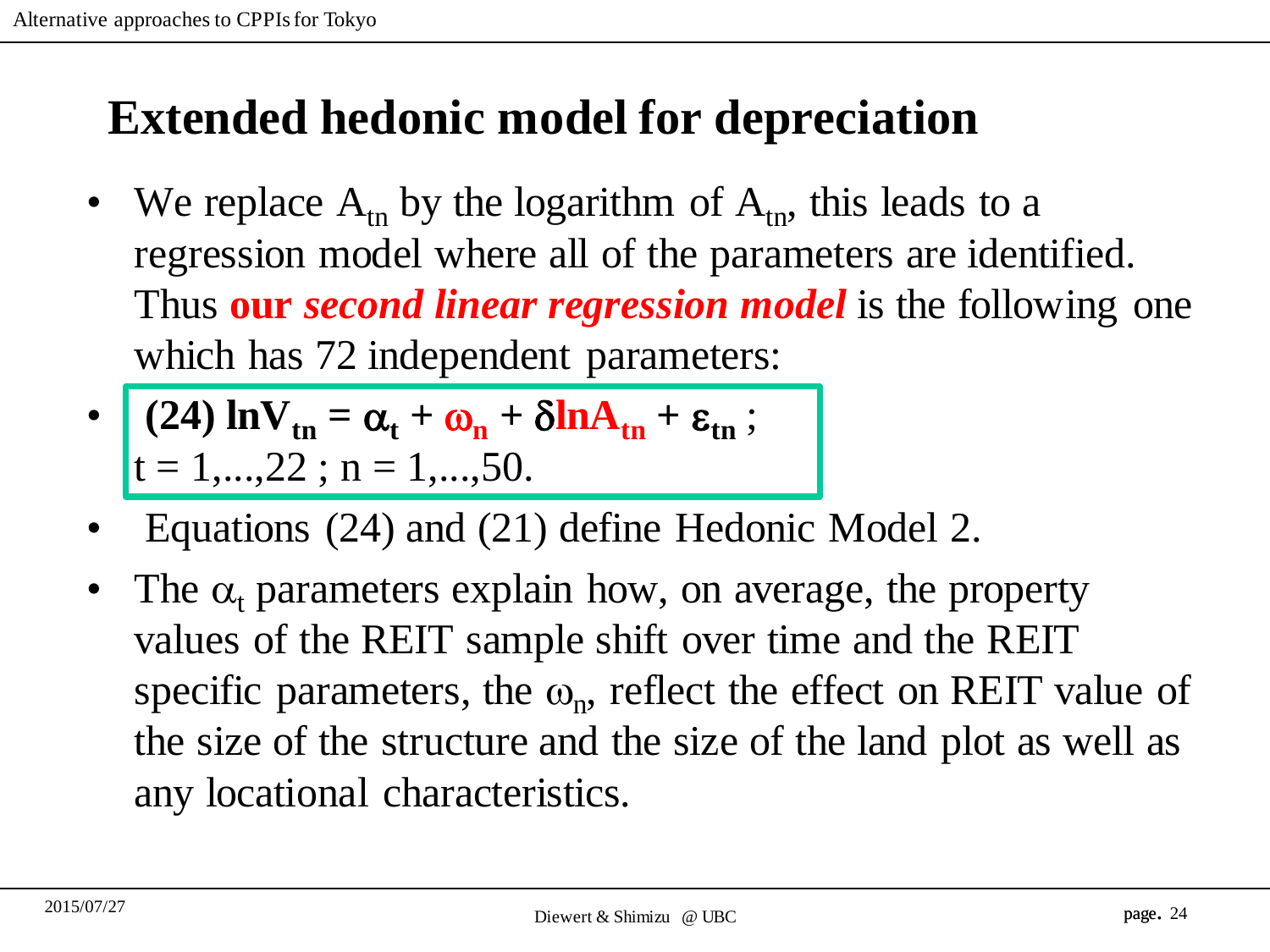# **The** *overall commercial property price indexes* **for Model 2**

• The *overall commercial property price indexes* for Model 2,  $P_2$ <sup>t</sup>, were defined as the exponentials of the estimated time coefficients  $\alpha_t$ :

$$
\begin{array}{ll}\n\bullet \quad (25) \ P_2^t \equiv \exp[\alpha_t] ;\\
t = 1, \dots, 22.\n\end{array}
$$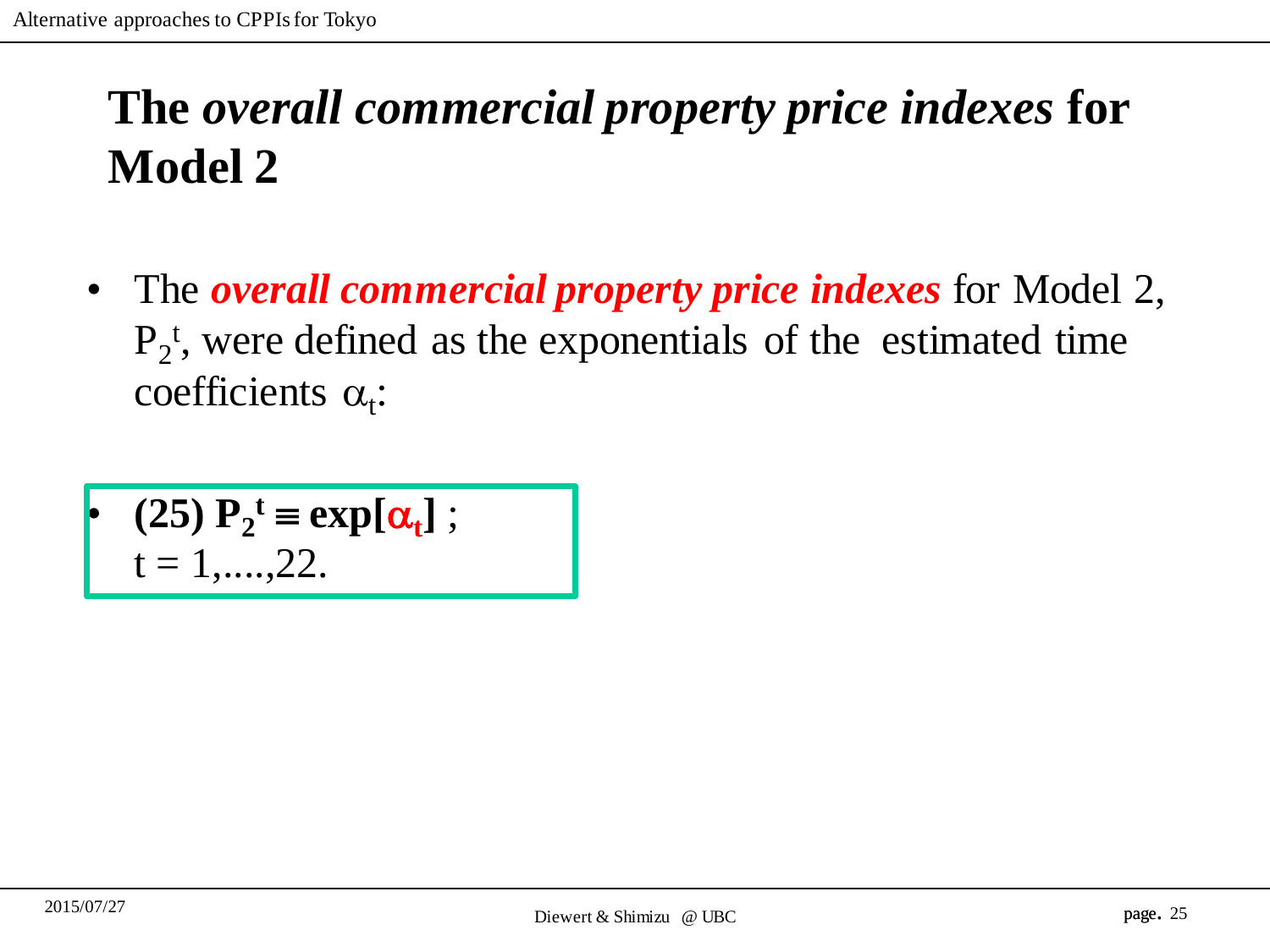

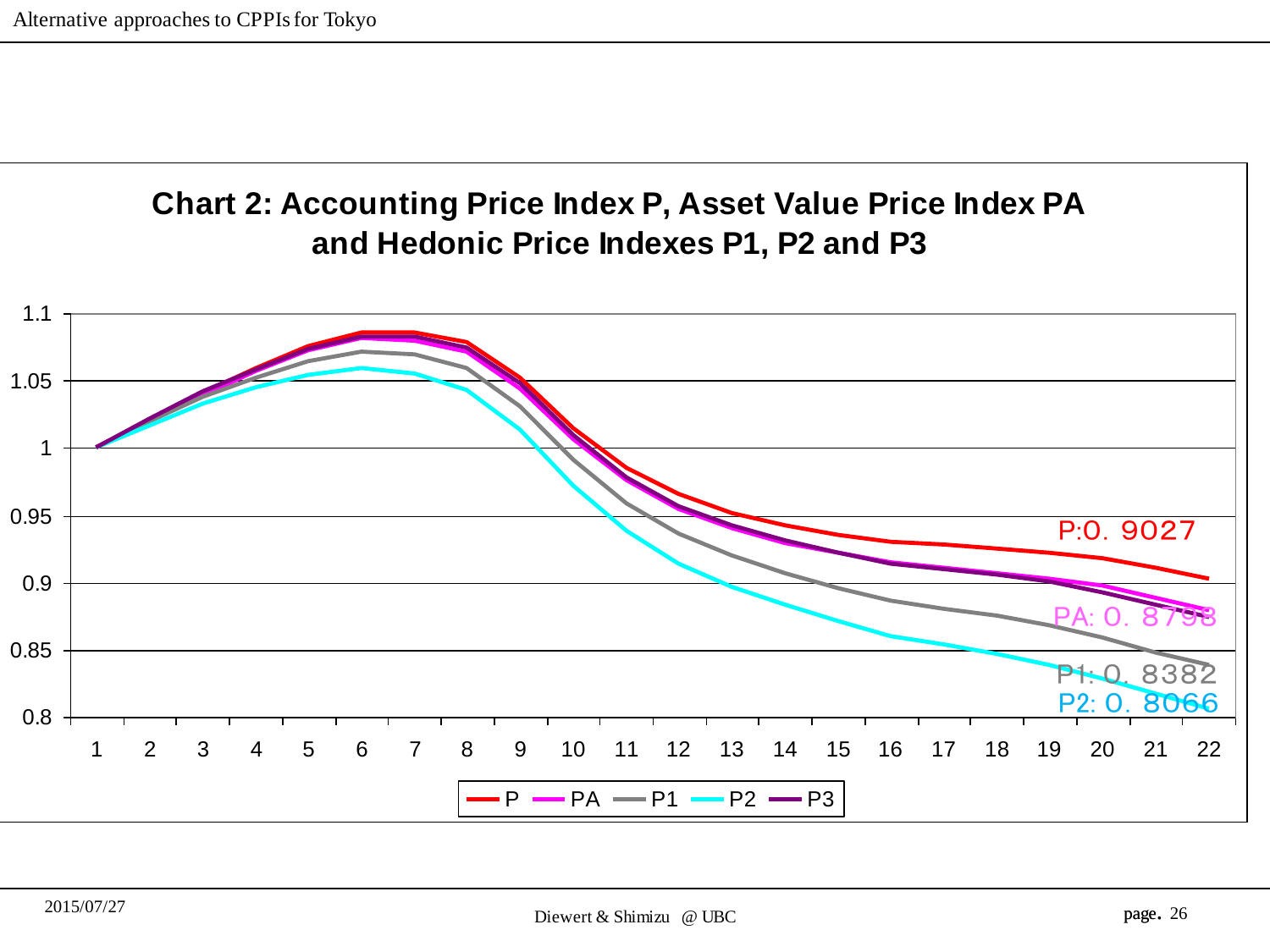# **Two major problems with traditional log value hedonic regression**

- There are two major problems with traditional log value hedonic regression models applied to property prices:
- These models often **do not generate reasonable estimates for structure depreciation** and
- These models essentially allow for only one factor that shifts the hedonic regression surface over time (the  $\alpha_t$ ) when in fact, there are generally two major shift factors: the price of structures and the price of land.
- **Unless these two price factors move in a proportional manner over time**, the usual hedonic approach will not generate accurate overall price indexes.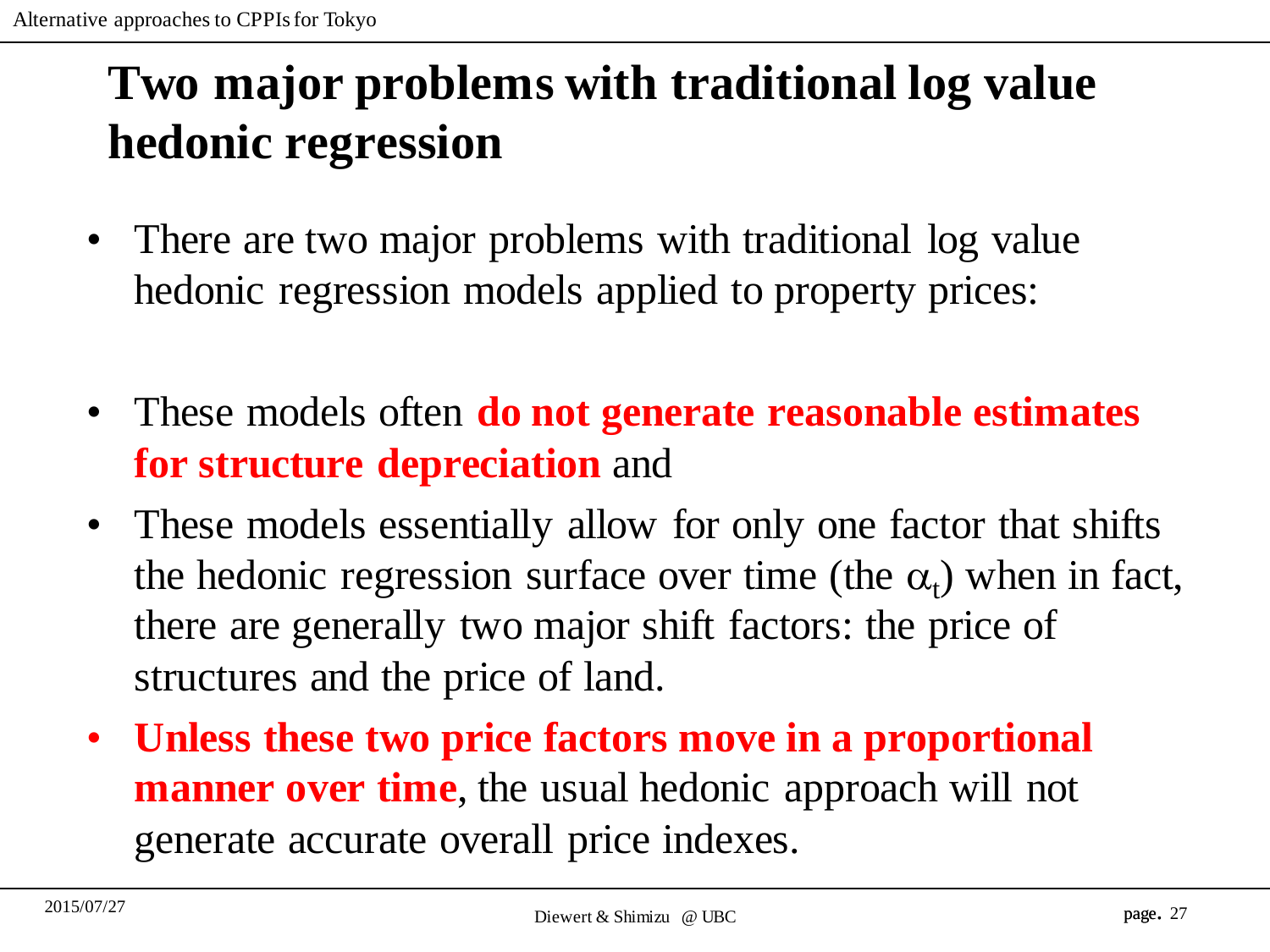## **6. The Builder's Model Applied to Commercial Property Assessed Values**

- The *builder's model* for valuing a commercial property postulates that the value of a commercial property is the sum of two components: **the value of the land which the structure sits on plus the value of the commercial structure**.
- The total cost of the property after the structure is completed will be equal to the floor space area of the structure, say  $S_{tn}$ square meters, times the building cost per square meter,  $\beta_t$  say, plus the cost of the land, which will be equal to the land cost per square meter,  $\gamma_{tn}$  say, times the area of the land site,  $L_{tn}$ .
- Thus if REIT n has a new structure on it at the start of quarter t, the value of the property,  $V_{tn}$ , should be equal to the sum of the structure and land value,  $\beta_t S_{tn} + \gamma_{tn} L_{tn}$ .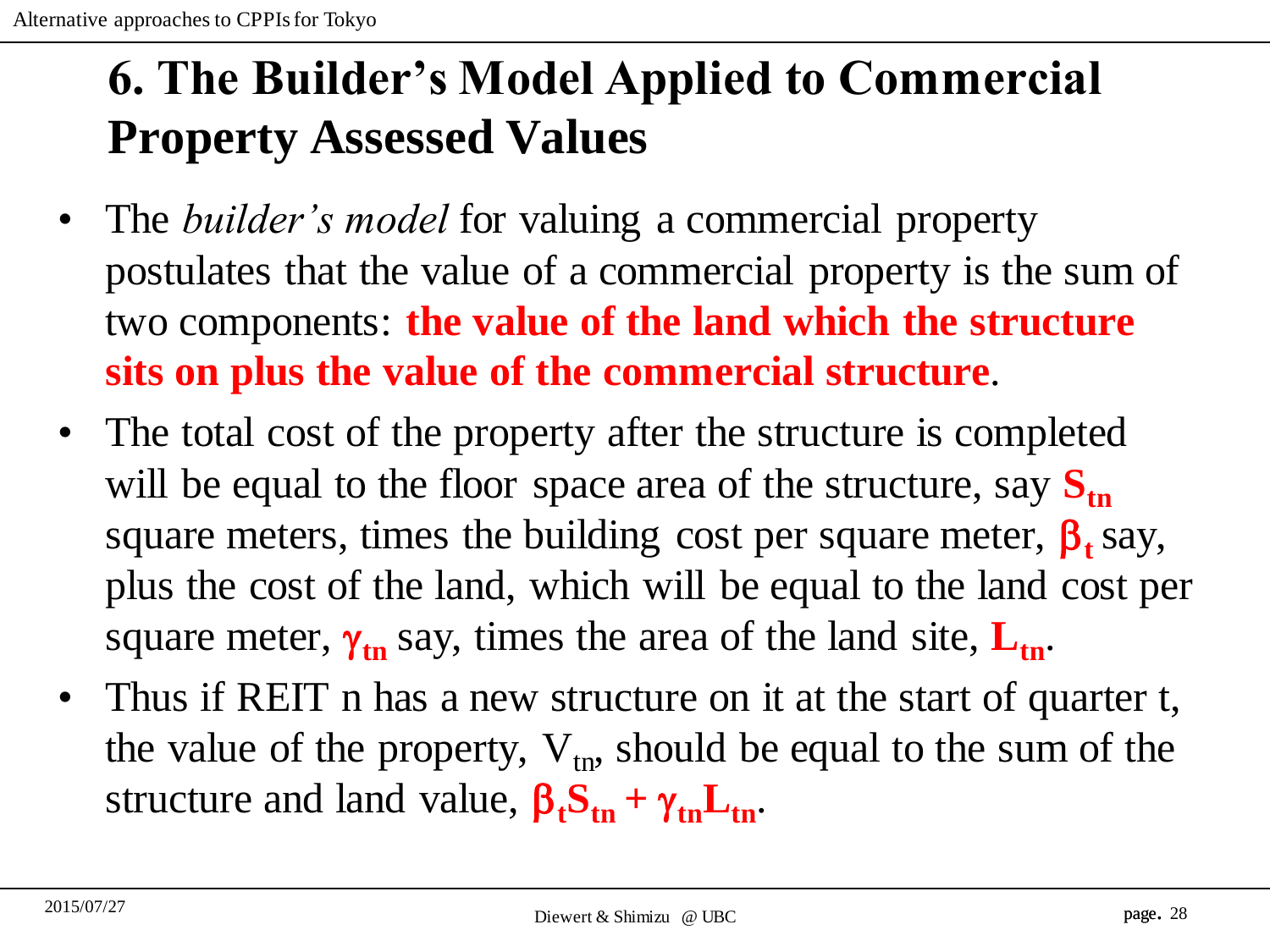#### **Basic builder's model**

• Assuming that we have information on the age of the structure n at time t, say  $A_{tn} = A(t,n)$  and assuming a *geometric depreciation model*, a more realistic hedonic regression model is the following *basic builder's model*:

$$
\left\{\n\begin{array}{l}\n(26) V_{\text{tn}} = \beta_t S_{\text{tn}} \left[e^{\phi}\right]^{A(t,n)} + \gamma_{\text{tn}} L_{\text{tn}} + \varepsilon_{\text{tn}}; \\
t = 1, \dots, 22; \ n = 1, \dots, 50\n\end{array}\n\right\}
$$

• where the parameter  $e^{\phi}$  is defined to be  $1 - \delta$  and  $\delta$  in turn is defined as the quarterly depreciation rate for the structure.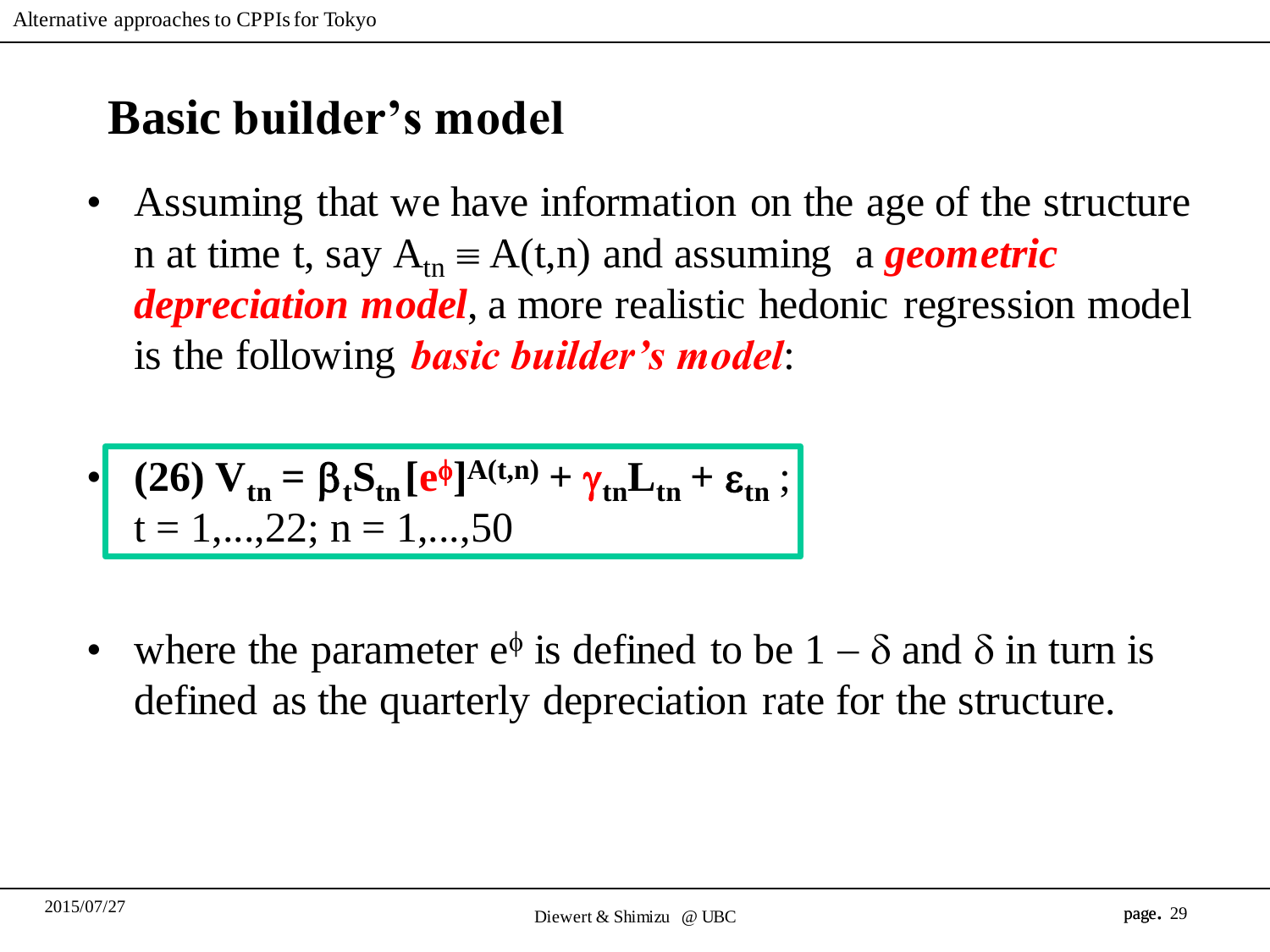## **The Country Product Dummy methodology**

- **Problem 1:** We have only 22 times 50 observations (1100) observations in all) on V but there are 1100 land price parameters  $\gamma_{\rm tn}$  to be estimated;
- **Problem 2:** The above model does not take into account the capital expenditures that were made in order to improve the structure after its initial construction.
- $\bullet \rightarrow \mathbb{W}$  deal with the first problem by applying **the Country Product Dummy methodology** to the land component on the right hand side of equations (26) above; i.e., we set

$$
\begin{cases}\n(27)\gamma_{\text{tn}} = \alpha_{\text{t}}\omega_{\text{n}}; \\
t = 1,...,22; \ \text{n} = 1,...,50.\n\end{cases}
$$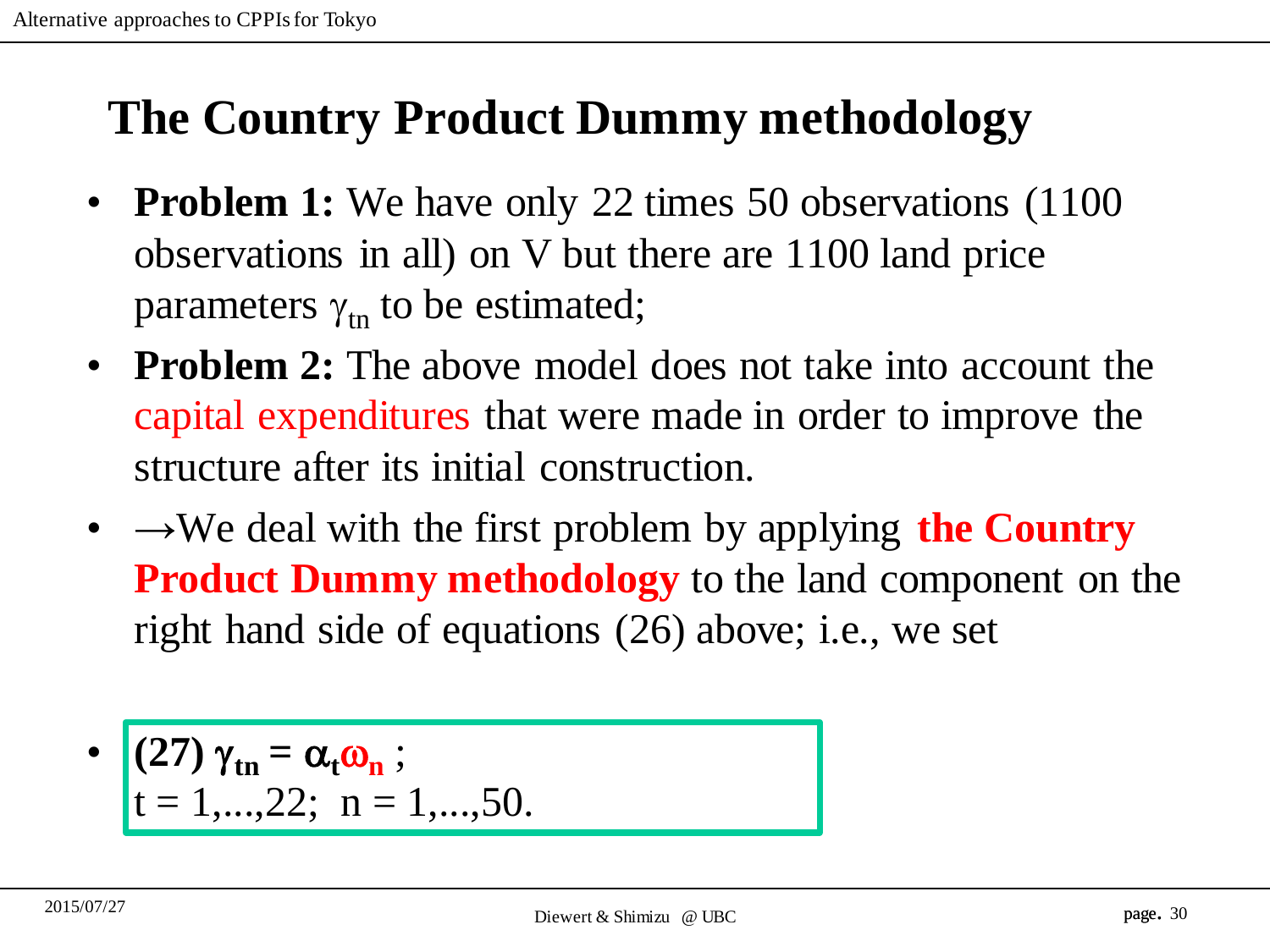## **Nonlinear regression**

• We also set the new structure prices for each quarter t,  $\beta_t$ , equal to a single price of structure in quarter 1, say  $\beta$ , times our official construction cost index  $P_s^t$  described in earlier sections. Thus we have:

$$
\begin{array}{c}\n\cdot \quad (28) \beta_t = \beta P_S^t; \\
t = 1, \dots, 22.\n\end{array}
$$

Replacing  $V_{tn}$  by  $V_{tn} - V_{C E t n}$  and substituting (27) and (28) into equations leads to the following nonlinear regression model:

$$
\begin{aligned}\n\bullet \quad & \left( \begin{array}{c} \mathbf{29} \\ t = 1, \dots, 22; \, n = 1, \dots, 50. \end{array} \right. \\
\text{Let } \mathbf{R} = \mathbf{R} \mathbf{R} \mathbf{S} = \mathbf{R} \mathbf{R} \mathbf{S} \\
\mathbf{R} = \mathbf{R} \mathbf{S} \mathbf{S} \\
\mathbf{R} = \mathbf{R} \mathbf{S} \mathbf{S} \\
\mathbf{R} = \mathbf{R} \mathbf{S} \mathbf{S} \\
\mathbf{R} = \mathbf{R} \mathbf{S} \mathbf{S} \\
\mathbf{R} = \mathbf{R} \mathbf{S} \mathbf{S} \\
\mathbf{R} = \mathbf{R} \mathbf{S} \mathbf{S} \\
\mathbf{R} = \mathbf{R} \mathbf{S} \mathbf{S} \\
\mathbf{R} = \mathbf{R} \mathbf{S} \mathbf{S} \\
\mathbf{R} = \mathbf{R} \mathbf{S} \mathbf{S} \\
\mathbf{R} = \mathbf{R} \mathbf{S} \mathbf{S} \\
\mathbf{R} = \mathbf{R} \mathbf{S} \mathbf{S} \\
\mathbf{R} = \mathbf{R} \mathbf{S} \mathbf{S} \\
\mathbf{R} = \mathbf{R} \mathbf{S} \mathbf{S} \\
\mathbf{R} = \mathbf{R} \mathbf{S} \mathbf{S} \\
\mathbf{R} = \mathbf{R} \mathbf{S} \mathbf{S} \\
\mathbf{R} = \mathbf{R} \mathbf{S} \mathbf{S} \\
\mathbf{R} = \mathbf{R} \mathbf{S} \mathbf{S} \\
\mathbf{R} = \mathbf{R} \mathbf{S} \mathbf{S} \\
\mathbf{R} = \mathbf{R} \mathbf{S} \mathbf{S} \\
\mathbf{R} = \mathbf{R} \mathbf{S} \mathbf{S} \\
\mathbf{R} = \mathbf{R} \mathbf{S} \mathbf{S} \\
\mathbf{R} = \mathbf{R} \mathbf{S} \mathbf{S} \\
\mathbf{R} = \mathbf{R} \mathbf{S} \mathbf{S} \\
\mathbf{R} = \mathbf{R} \mathbf{S} \mathbf{S} \\
\mathbf{R} = \mathbf{R} \mathbf{S} \
$$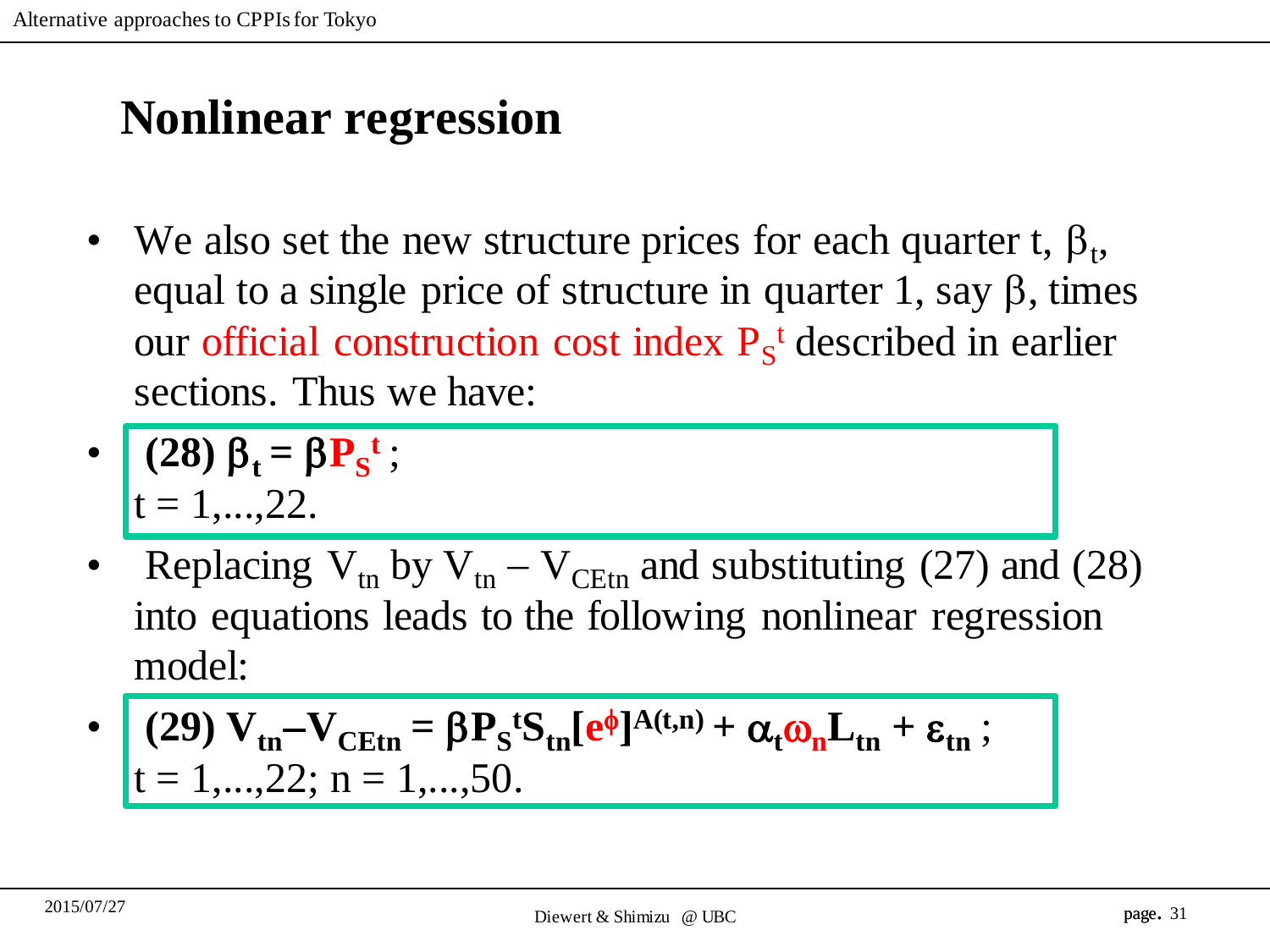#### **New land price series**

- We need to explain how our new land price series  $P_{L4}^t$  can be combined with our structures (and capital expenditures) price series  $P_S^t$ . Denote the estimated Model 4 parameters as  $\beta^*, \alpha_1^*$  $\equiv 1, \alpha_2^*, ..., \alpha_{22}^*, \phi^*$  and  $\omega_1^*, ..., \omega_{50}^*.$
- We can break up the fitted value on the right hand side of equation (29) for observation tn into *a fitted structures component*,  $V_{S4tn}^*$ , and a *fitted land component*,  $V_{L4tn}^*$ , for n  $= 1,...,50$  and  $t = 1,...,22$  as follows:
- $\bullet$  (30)  $V_{S4tn}^* \equiv \beta^* P_S^t S_{tn} [e^{\phi^*}]^{A(t,n)}$ ;

$$
\bullet \quad (31) V_{L4tn}^* \equiv \alpha_t^* \omega_n^* L_{tn}.
$$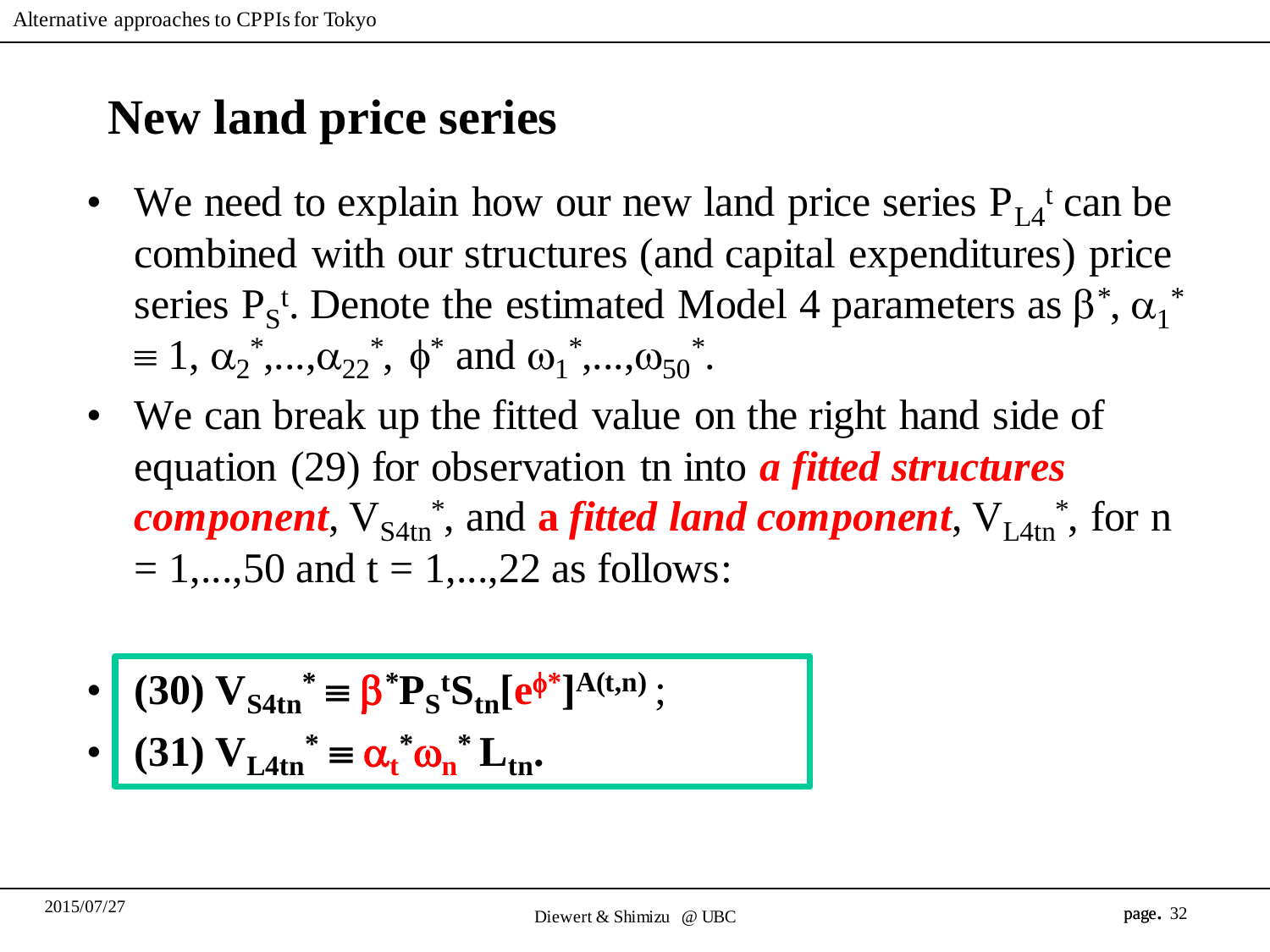#### **Structure Value and Land Value**

• Now form structures and capital expenditures aggregate (over all REITS),  $V_{S4t}^*$ , by adding up the fitted structure values  $V_{S4tn}$ <sup>\*</sup> defined by (30) and the capital expenditures capital stocks  $V_{CFtn}$  that were defined by equations (10) in section 4 for each quarter:

$$
\begin{aligned}\n\bullet \quad & \text{(32) } \mathbf{V_{S4t}}^* = \sum_{n=1}^{50} \left[ \mathbf{V_{S4tn}}^* + \mathbf{V_{CEt}} \right]; \\
& t = 1, \dots, 22.\n\end{aligned}
$$

• In a similar fashion, form a land value aggregate (over all REITS),  $V_{L4t}^*$ , by adding up the fitted land values  $V_{L4tn}^*$ defined by (31) for each quarter t:

$$
\begin{array}{ll}\n\bullet & (33) \, \mathbf{V}_{\mathbf{L4t}}^* = \sum_{n=1}^{50} \mathbf{V}_{\mathbf{L4tn}}^* \, ; \\
t = 1, \dots, 22.\n\end{array}
$$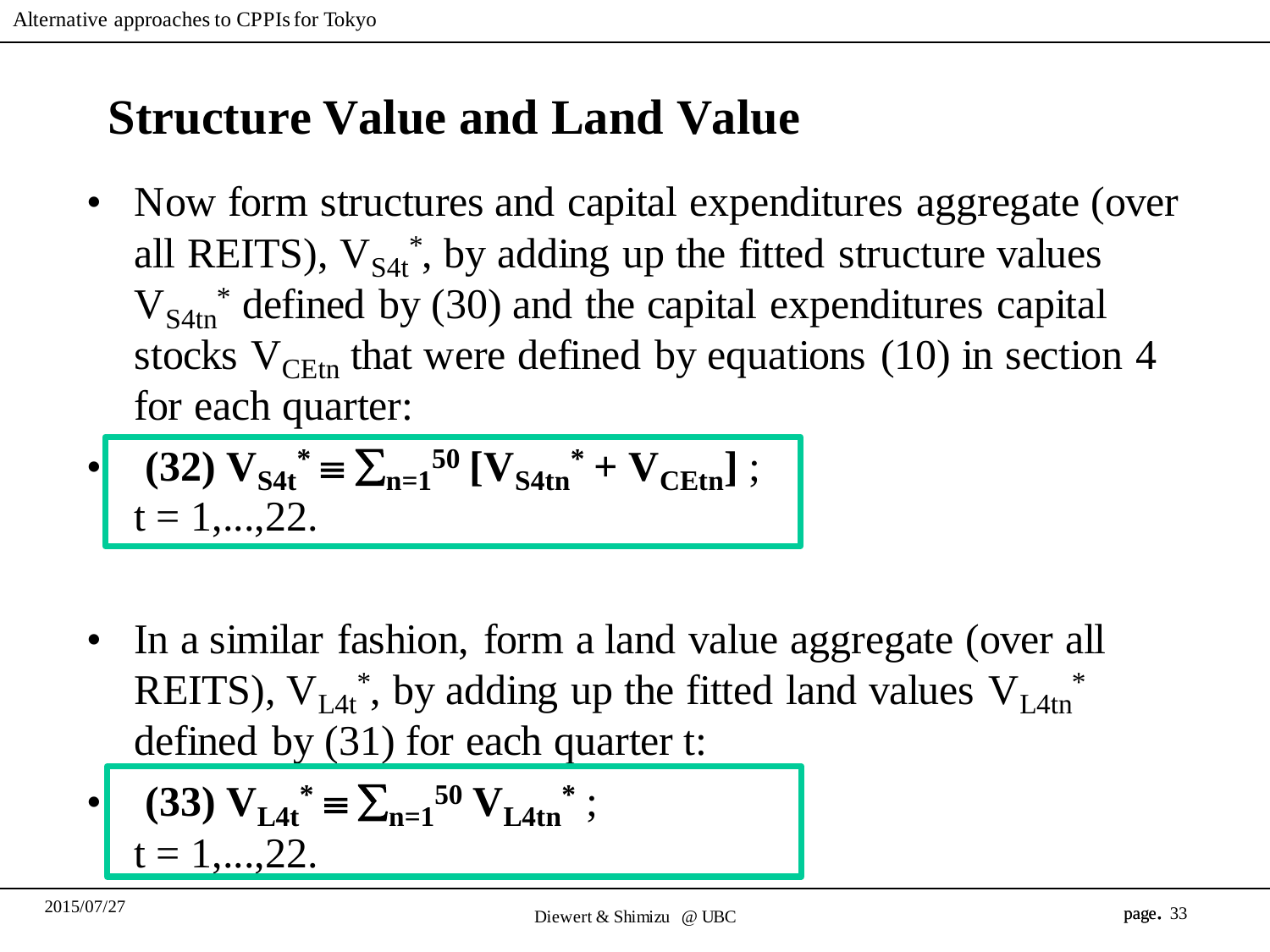#### **The chained Fisher price index**

• Now define the *period t aggregate structure* (including capital expenditures) *quantity* or volume,  $Q_{S4t}^*$ , by (34) and *the period* t aggregate land quantity or volume,  $Q_{L4t}^*$ , by (35):

• 
$$
(34) Q_{S4t}^* = V_{S4t}^* / P_S^t ;
$$
  
\n
$$
t = 1,...,22; \qquad (35) Q_{L4t}^* = V_{L4t}^* / P_{L4}^t ;
$$

- $t = 1,...,22$ .
- Thus for each period t, we have 2 prices,  $P_s^t$  and  $P_{L4}^t$ , and the corresponding 2 quantities,  $Q_{S4t}^*$  and  $Q_{L4t}^*$ . We form an overall commercial property price index,  $P_4^t$ , by calculating **the chained Fisher price index of these two price components**.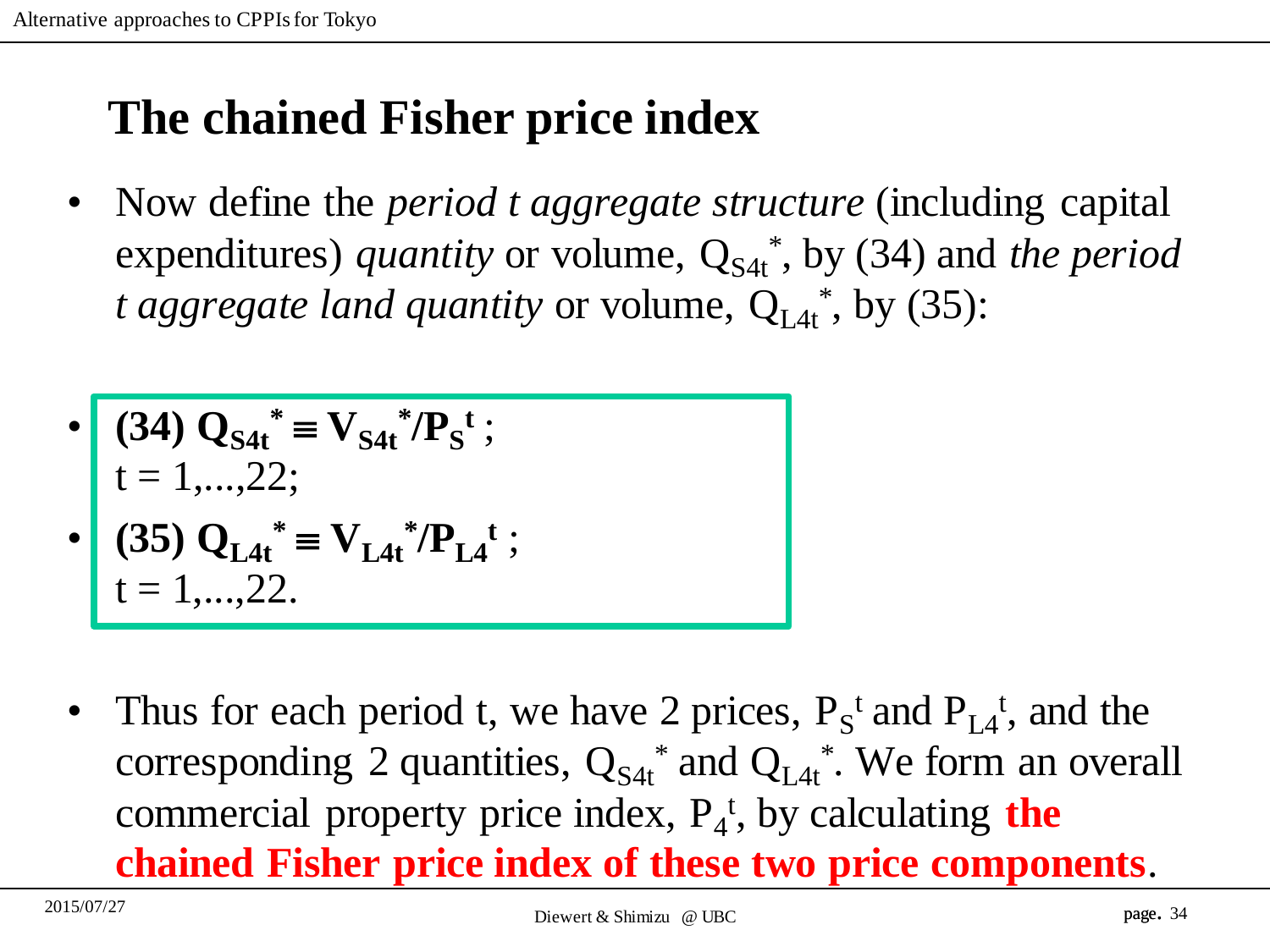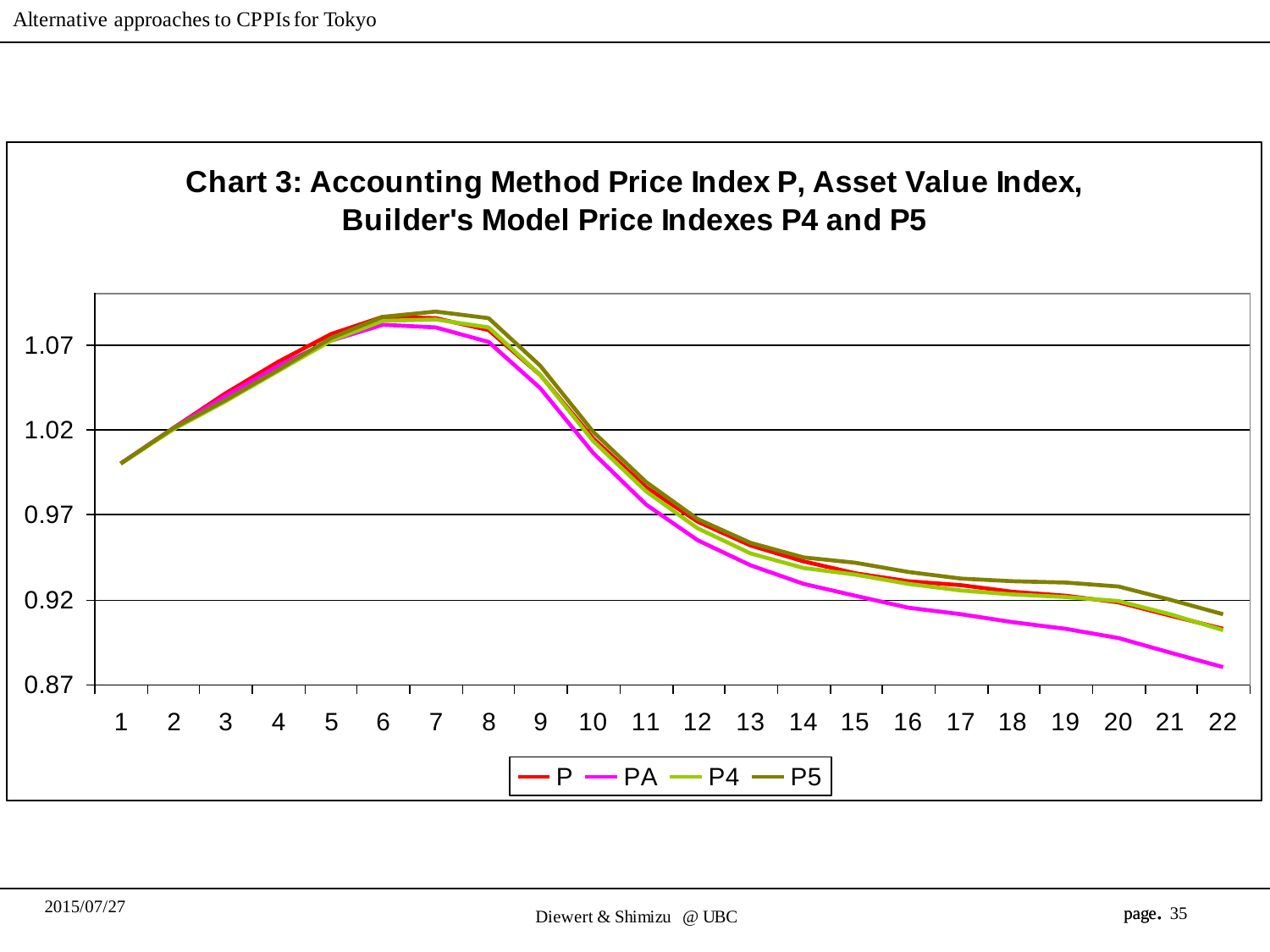# **Conclusion**

- The traditional time dummy approach to hedonic property price regressions does not always work well. The basic problem is that there are two main drivers of property prices over time: changes in the price of land and changes in the price of structures. The hedonic time dummy method allows for only one shifter of the hedonic surface when in fact there are at least two major shifters. Moreover, the traditional approach does not lead to sensible decompositions of overall price change into land and structure component changes.
- The simple asset value price index suggested in section 3 seemed to work better than indexes based on the traditional time dummy hedonic regression approach.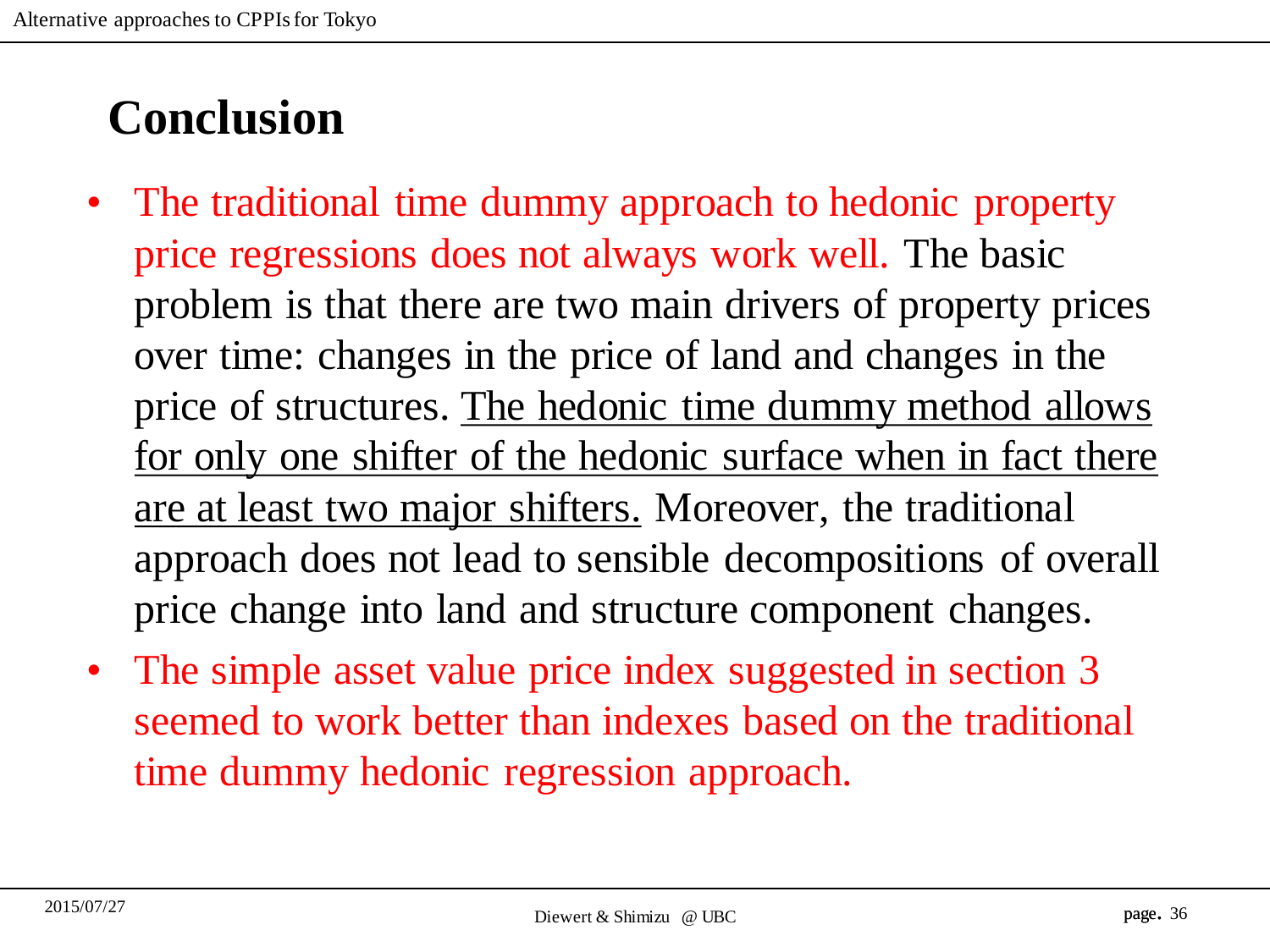- The accounting method for constructing land, structure and overall property price indexes that was described in section 4 turned out to generate price indexes that were pretty close to the hedonic indexes based on the builder's model that were developed in sections 6 and 7.
- The methods suggested in sections 4, 6 and 7 are practical and probably could be used by statistical agencies to improve their balance sheet estimates for commercial properties.
- We experimented with capitalizing REIT Net Operating Income into capital stock indexes but the volatility in REIT cash flows presents practical problems in implementing this method. Even after smoothing cash flows, we could not generate sensible capital stock estimates with our data set.